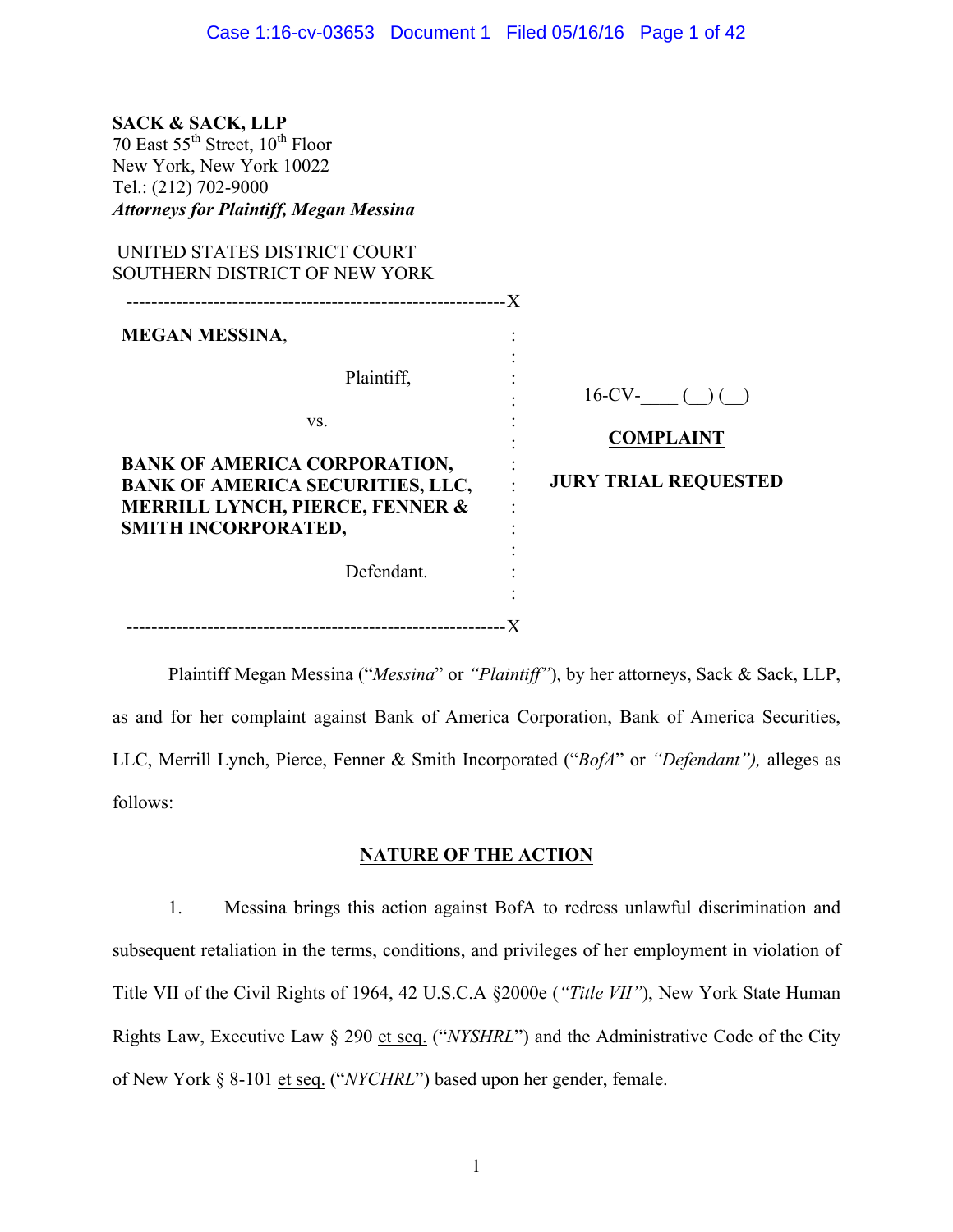### Case 1:16-cv-03653 Document 1 Filed 05/16/16 Page 2 of 42

2. Specifically, Messina suffered gender disparities in compensation and business opportunities at the nation's largest bank and brokerage firm.

3. BofA fails to pay male and female employees equal wages in violation of the Federal Equal Pay Act, 29 U.S.C. § 206(d) (the "*EPA*"), and the New York State Labor Law § 194 (the "*Labor Law*").

4. Beneath the veneer of a world-class financial institution, BofA treats their female Managing Directors as second-class citizens. Plaintiff Messina is no exception. Every year throughout the liability period in this case, Messina has earned substantially less than similarlysituated males solely because she is a woman.

5. This earnings disparity is a result of, among other factors, BofA's unvalidated company- wide policies and practices that govern compensation and the distribution of accounts and business opportunities, and the lack of proper accountability measures to ensure fairness.

6. As more specifically set forth herein, BofA's discriminatory animus towards Messina because she is a woman has resulted in diminished commercial opportunities, marginalization, excluding her from business functions, meetings and information, discrediting her efforts, paying her grotesquely lower than and disparately from her similarly situated male peers and ultimately destroying her career at BofA with the implication of ruining her future professional participation within the financial services industry.

7. In addition to damages suffered as a consequence of BofA's unlawful gender discrimination, Messina alleges that BofA retaliated against her in violation of both Section 806 of the Sarbanes-Oxley Act of 2002 ("*SOX*") and the protective whistleblower provisions of the Dodd-Frank Wall Street Reform and Consumer Protection Act (15 U.S.C. § 78u-6, Section 922(h) ("*Dodd-Frank*").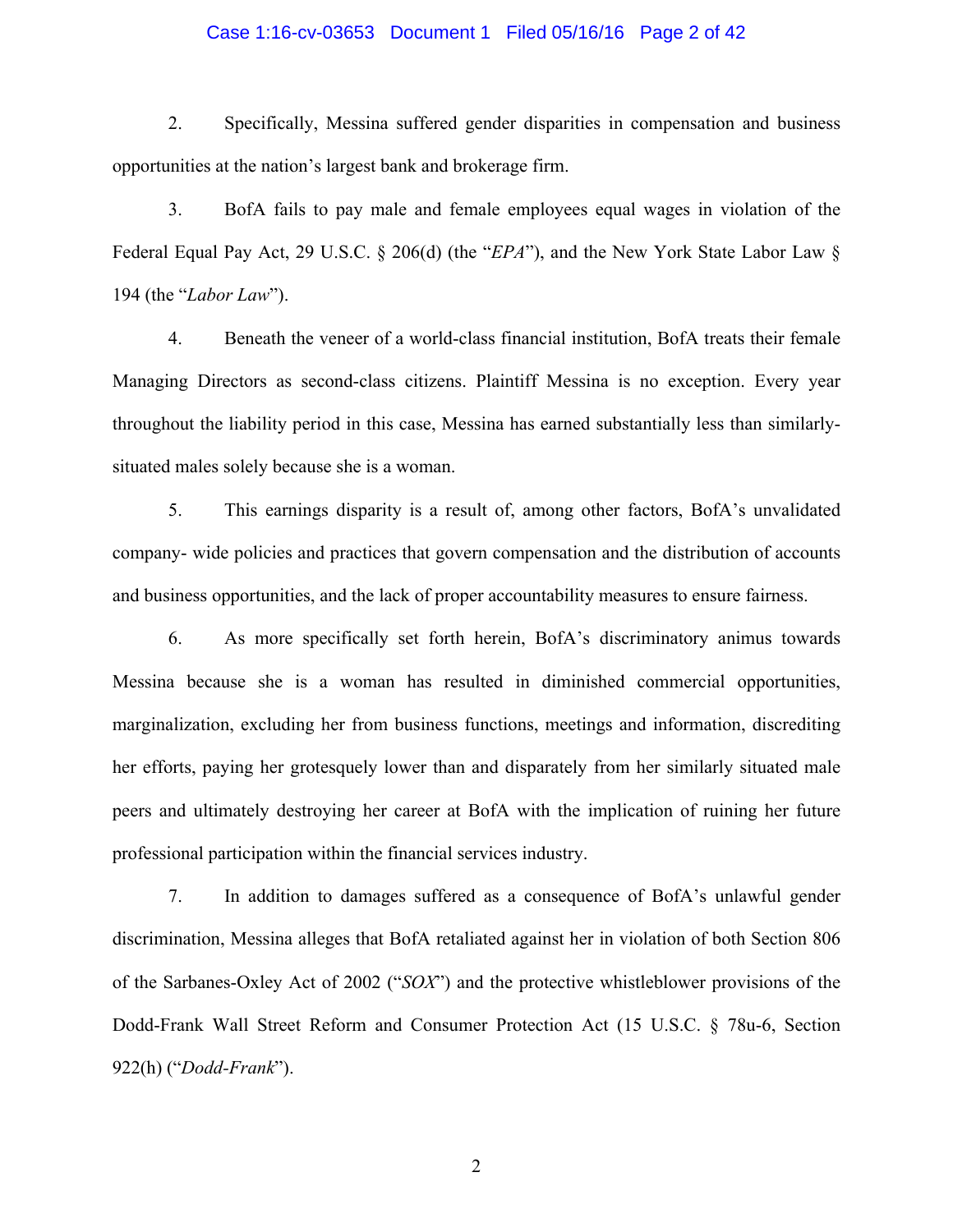### Case 1:16-cv-03653 Document 1 Filed 05/16/16 Page 3 of 42

8. Specifically, Messina was retaliated against for her good faith and bona fide complaints concerning unethical and unlawful actions undertaken by BofA employees, which complaints were blown off, ignored and disregarded by BofA's senior management, compliance and legal divisions.

9. Messina's retaliatory suspension from her workplace took place immediately after and in close proximity in time to her complaints as a whistleblower.

10. Despite her stellar professional qualifications, proven commercial skills, capabilities and competences, and unquestioned outstanding personal moral and ethical character spanning her long career in the financial services sector and on Wall Street, Messina experienced blatant gender bias and discrimination.

11. This adversity and career setback was further aggravated by her whistleblower actions and complaints when she insisted on adhering to the BofA rules of business ethics and by reporting to her appropriate managers serious legal, ethical, business practices, regulatory and policy violations that Messina witnessed first-hand on numerous occasions which directly resulted in her retaliatory suspension.

12. BofA intentionally and deliberately discriminated and retaliated against Messina as a consequence of her adhering to the law and her ethical, lawful, and industry-accepted, dutybound obligations following the mantra, "If you see something, say something".

13. At all times relevant herein, Defendant's employees, managers, and Human Resource specialists acted at the behest of Defendant during the course, and within the scope, of their employment with Defendant.

14. Messina seeks compensatory, liquidated, and punitive damages, the benefits she was denied, injunctive and declaratory relief, and appropriate legal and equitable relief, including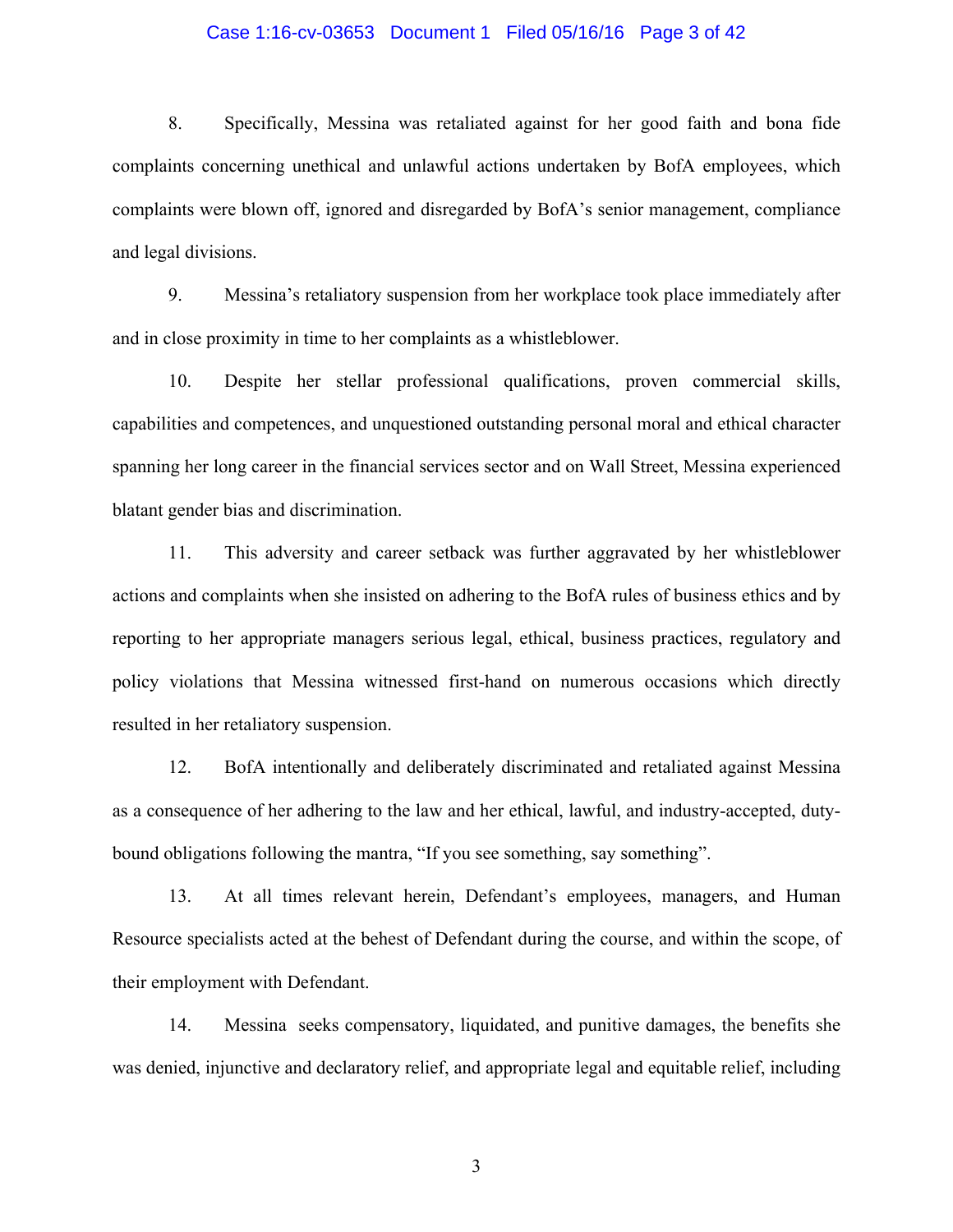liquidated damages and attorneys' fees.

### **PARTIES**

15. Plaintiff Messina is a woman who lives at 441 West 21<sup>st</sup> Street, New York, New York 10011. She is a citizen of the United States.

16. Messina is currently employed by BofA, but as of the date of this Complaint has been unlawfully placed on administrative leave by BofA not to return to work until such time as further instructed.

17. Upon information and belief, Defendant BofA is a Delaware corporation doing business within New York County in the State of New York and maintains corporate headquarters within the City and County of Charlotte- Mecklenburg at Bank of America Corporate Center, 100 N. Tryon St., Charlotte, North Carolina 28255.

18. Upon information and belief, Defendant BofA maintains control, oversight, and direction over the operation of its facilities, including its employment practices.

19. During all relevant times, Defendant BofA was Plaintiffs' employer within the meaning of all applicable statutes.

### **JURISDICTION AND VENUE**

20. This Court has federal question jurisdiction over Plaintiff's claims pursuant to 28 U.S.C. § 1331 and 1343, respectively, and 15 U.S.C. § 78u- 6(h)(l )(B)(i).

21. This court has jurisdiction of Plaintiff s state law claims pursuant to 28 U.S.C. § 1367(a), because the state law claims arise from a common nucleus of operative facts with the federal claims and are so related to Plaintiff s federal claims that they form a part of the same case or controversy between the parties under Article III of the United States Constitution.

22. Venue is proper in the Southern District of New York under 28 U.S.C. § 1391(b)-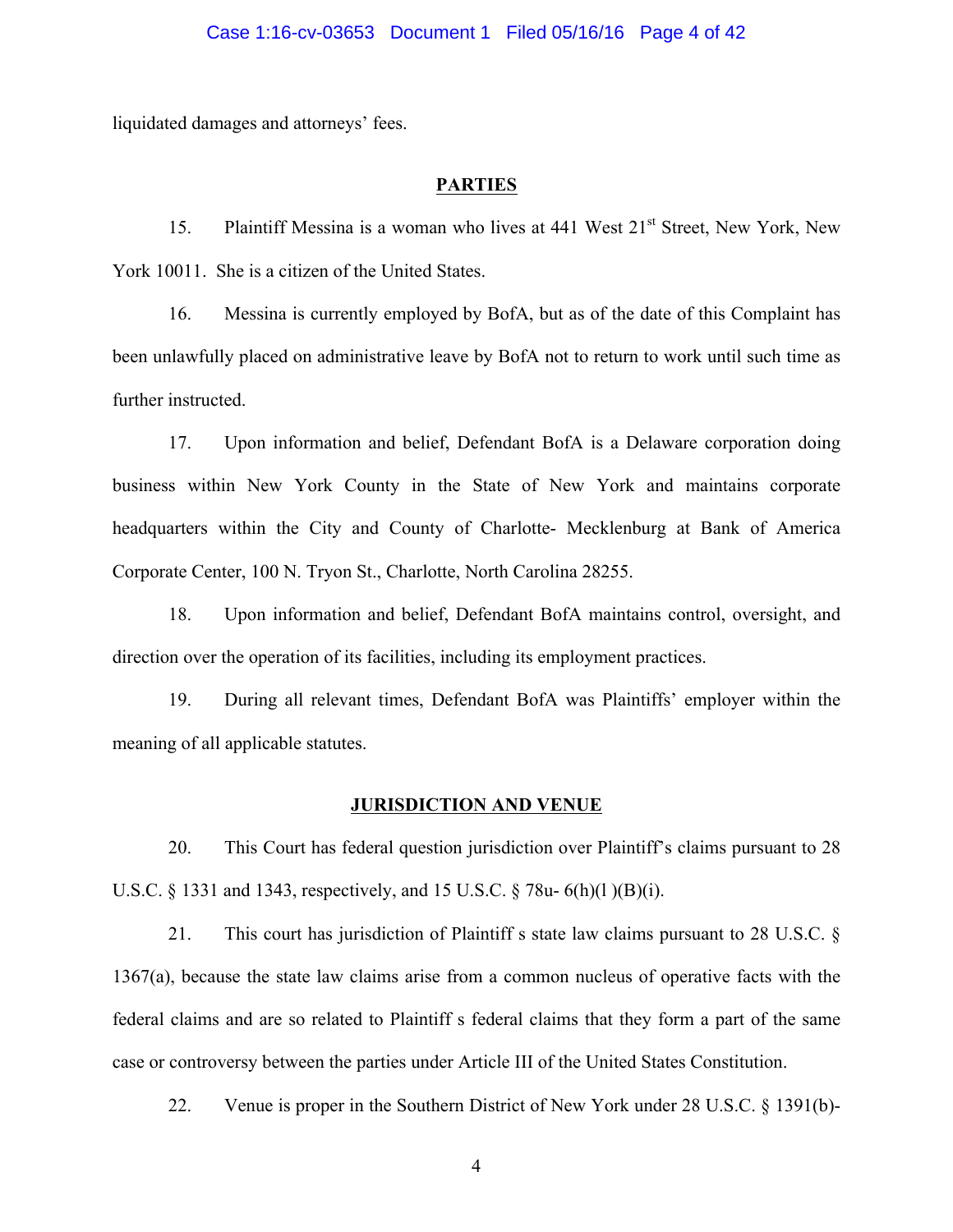### Case 1:16-cv-03653 Document 1 Filed 05/16/16 Page 5 of 42

(c) because a substantial part of the events or omissions giving rise to Plaintiff's claims occurred within the Southern District of New York.

### **ADMINISTRATIVE PROCEDURES**

23. On May 12, 2016, Messina filed a charge of discrimination with the Equal Employment Opportunity Commission ("*EEOC*"). Immediately upon receiving the notice of a right to sue from the EEOC ("*Right to Sue*"), Plaintiff will promptly amend this Complaint to add federal claims of discrimination.

24. Following commencement of this action, a copy of this Complaint will be served both on the New York City Commission on Human Rights and the Office of the Corporation Counsel of the City of New York, thereby satisfying the notice requirements of the New York City Administrative Code.

25. On May 12, 2016, Messina filed a Complaint with the Department of Labor ("*DOL*") alleging whistleblower retaliation in violation of SOX. Immediately upon receiving the notice of a right to sue from the DOL, Plaintiff will promptly amend this complaint to add the appropriate claims of retaliation under SOX, to the extent required to do so.

26. Any and all other prerequisites to the filing of this suit have been met.

## **FACTS COMMON TO ALL COUNTS<sup>1</sup>**

### **PERSONAL AND PROFESSIONAL BACKGROUND**

27. Messina is a 42 year old female and is protected under the Federal, State and City anti-discrimination statutes protecting employees.

28. Messina is a single mother and sole custodian of her three children, ages 11, 9, and 6.

<sup>&</sup>lt;sup>1</sup> All directly quoted statements, unless otherwise specified, are the sum and substance of such statements as recalled by Plaintiff.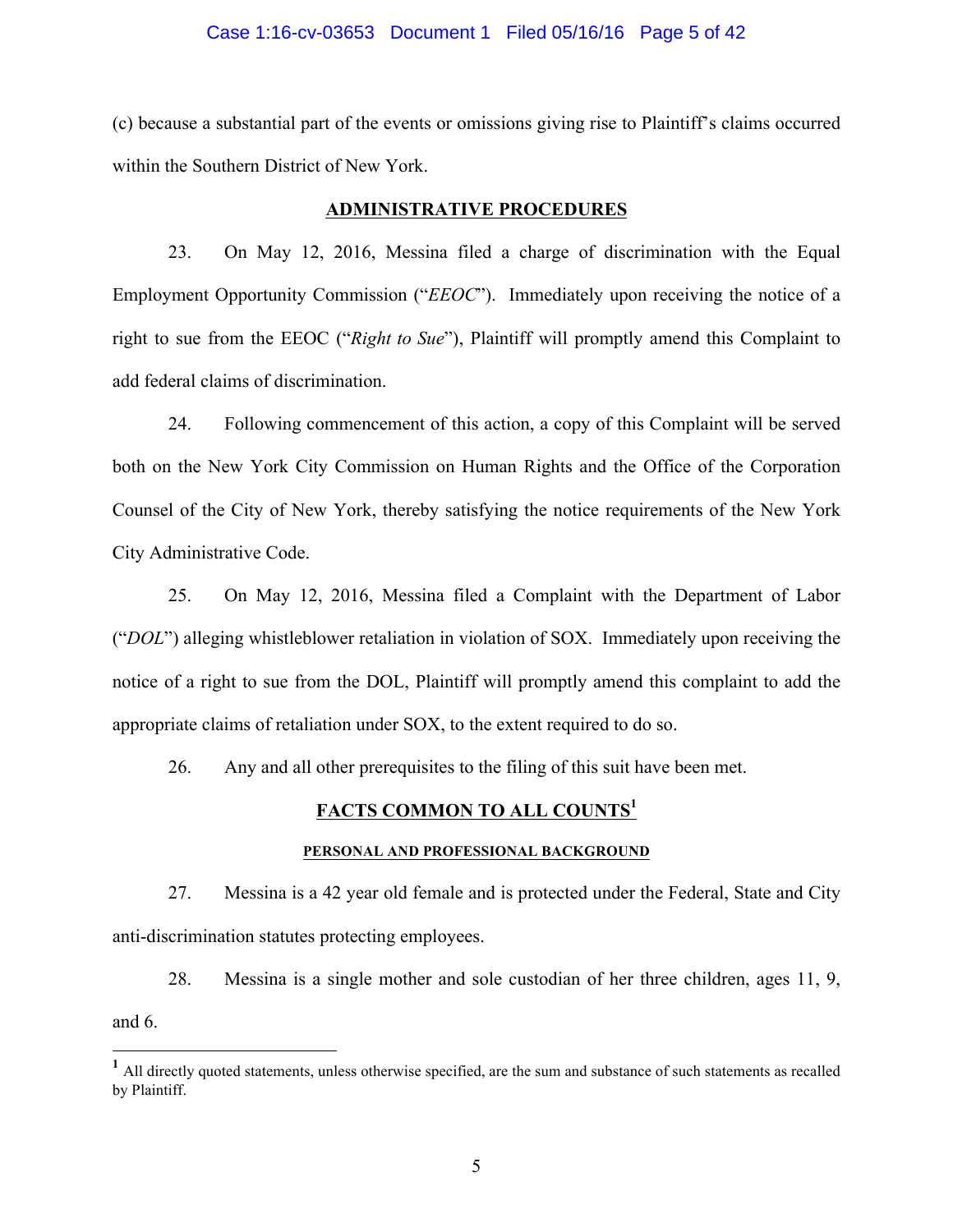### Case 1:16-cv-03653 Document 1 Filed 05/16/16 Page 6 of 42

29. Messina is her children's primary caregiver and financial supporter.

30. Messina is currently employed by BofA as its Co-Head of Global Structured Credit Products and Credit Asset Financing.

31. Messina's Co-Head is David Trepanier ("*Trepanier*"), who shares the same title as Messina, Co-Head, Global Structured Credit Products and Credit Asset Financing

32. In 1996, Messina graduated from Marymount College with a Bachelor of Arts degree (BA) in Sociology & History.

33. Upon graduating, Messina immediately commenced employment in the financial services industry with Paine Webber.

34. Messina worked at Paine Webber until 1998.

35. From 1998 to 2007, Messina worked for Salomon Smith Barney.

### **MESSINA'S RISE TO SUCCESS AT BOFA**

36. On September 23, 2007, Messina commenced employment with BofA as a Director.

37. In December 2011, Messina was promoted to Managing Director.

38. Throughout her tenure at BofA, in recognition for the success of the various business units she was responsible for managing, Messina consistently received stellar performance reviews concerning her diligence, competence, exceptional management skills, and ability to enhance the profitability of the business and services that she managed. However, despite Messina's accomplishments, BofA failed to provide Messina equal pay to the pay of males for work requiring equal skill, effort and responsibility, and which has been performed under similar working conditions.

39. Throughout her tenure at BofA, Messina has worked for many managers, all of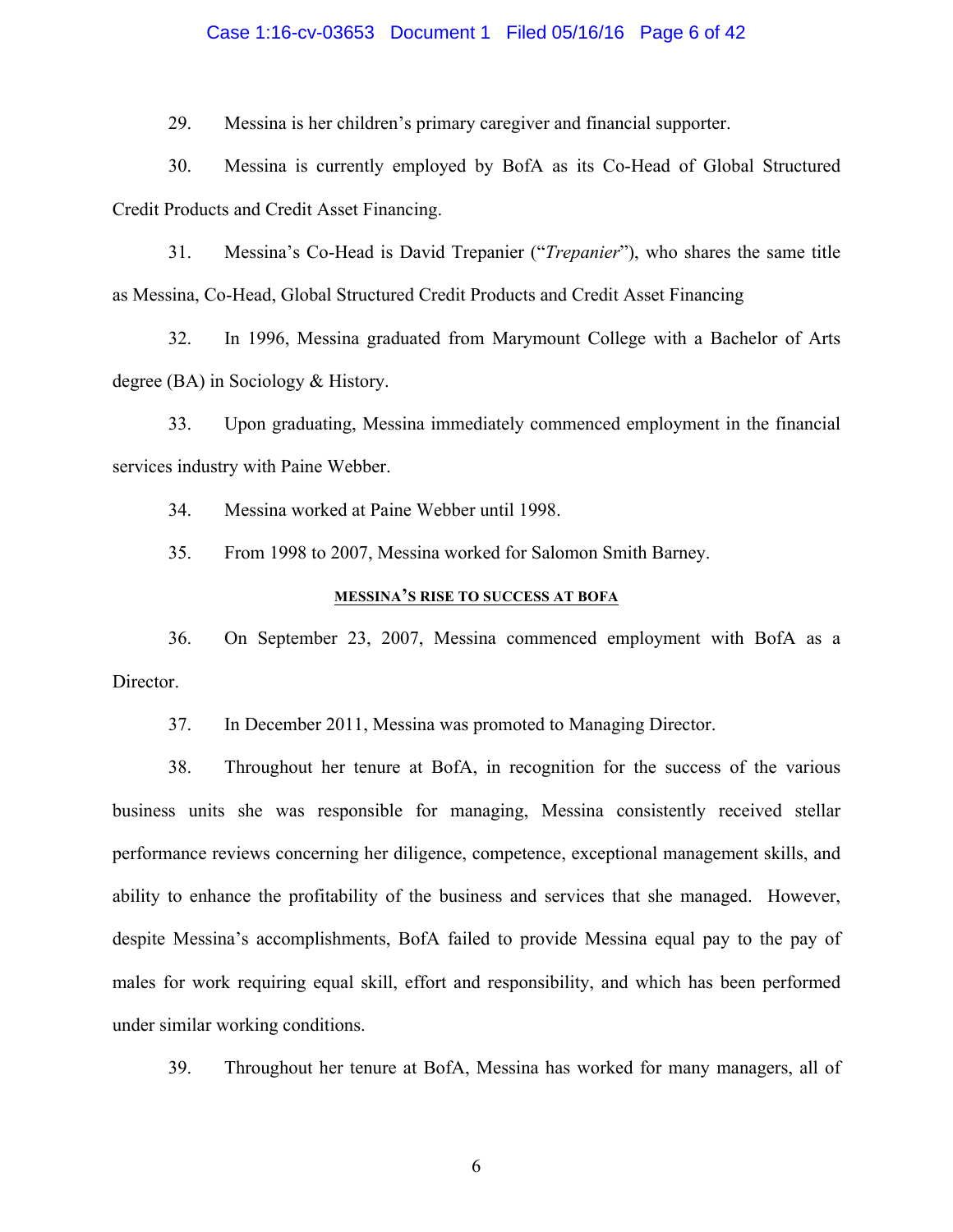### Case 1:16-cv-03653 Document 1 Filed 05/16/16 Page 7 of 42

whom have been men.

40. From January 2009 to February 2015, Messina served as the Head of New Issue Global Structured Credit.

41. In February 2015, Messina assumed her current role, Co-Head of Global Structured Credit Products, at which time she began to report to Frank Kotsen, Head of Global Credit and Special Situations ("*Kotsen*").

### **KOTSEN DISCRIMINATED AGAINST MESSINA FROM DAY 1**

42. At the time Messina became Co-Head of Global Structured Credit Products and continuously to date, she was (and remains) the only female reporting to Kotsen.

| <b>Name</b>            | <b>Title</b>                                          |  |
|------------------------|-------------------------------------------------------|--|
| Brian Callahan         | MD, Head of Loan Trading                              |  |
| Colin Stewart          | MD, Head of Index Trading                             |  |
| Dan Bird               | MD, Head of EMEA High Yield & Distressed Trading      |  |
| David Lee              | MD, Head of Credit Trading / Asia                     |  |
| <b>David Trepanier</b> | <b>MD, Co-Head, Global Structured Credit Products</b> |  |
| Lawrence Wolfson       | MD, Head of High Yield Trading                        |  |
| Mayur Jethwa           | MD, Head of EMEA IG Trading                           |  |
| <b>Megan Messina</b>   | <b>MD, Co-Head, Global Structured Credit Products</b> |  |
| Mike Lee               | MD, Co-Head, Distressed Trading                       |  |
| Mike Winn              | MD, Co-Head, Distressed Trading                       |  |
| Oliver Wong            | MD, Head of Aviation Trading                          |  |

43. Kotsen's revenue-producing direct reports currently include 10 other men:

44. From the moment Messina was assigned as Kotsen's direct report, Kotsen made it clear that she was NOT welcome within his subordinate "bro's club" of all-male sycophants.

45. In Messina's very first conversation with Kotsen following her promotion, he told her in a very off-putting manner, **"I don't understand what you do."**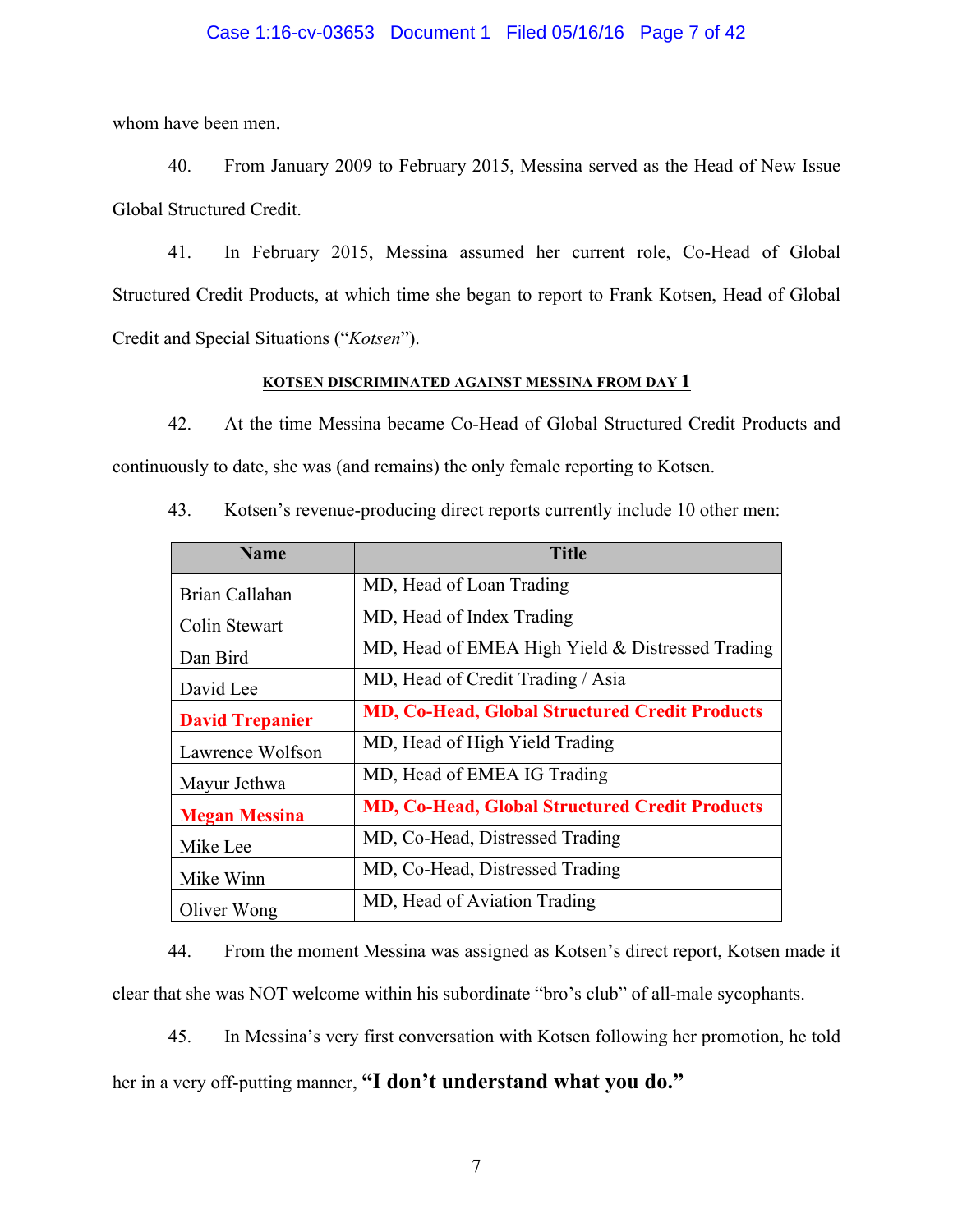### Case 1:16-cv-03653 Document 1 Filed 05/16/16 Page 8 of 42

46. In the hopes of impressing upon Kotsen that she was significantly qualified and incredibly knowledgeable in her sector, Messina took the opportunity at this first meeting to tell Kotsen about the value-add she could bring to the group on a day-to-day basis and the role of her product specialty (*i.e.*, new issue CLOs) in the marketplace as well as her ability to cross sell BofA's other products, given her extensive rolodex of contacts with significant customers.

47. As Messina spoke to Kotsen on these very important items, Kotsen exhibited visible boredom and was blatantly not engaged. Kotsen had no interest in learning about Messina or the product line and business that she successfully manages.

48. Beginning with their very first meeting, Kotsen immediately made Messina feel like a second-class citizen. Throughout the course of calendar year 2015, Kotsen consistently and with increasing frequency excluded Messina from emails, meetings, get-togethers, and dinners that included his direct reports and/or Messina's clients while including her male peers.

49. As the only woman in a sea of men under Kotsen, Messina never stood a chance to be included and therefore never stood a chance to succeed.

50. In their first conversation, Kotsen was more interested in Messina's appearance than her professional skills and acumen.

51. Kotsen saw Messina only as a woman and not as a colleague; and he made sure that she knew it.

52. Insultingly, in this first conversation, Kotsen stopped Messina *twice* to ask demeaning and ludicrous questions such as: **"Have you colored your hair?"** and **"Have** 

# **your eyes always been that blue?"**

53. Surely Kotsen would not ask those irrelevant questions if Messina were a man.

54. Contrary to BofA's purported "open door" policy and work ethic, shortly after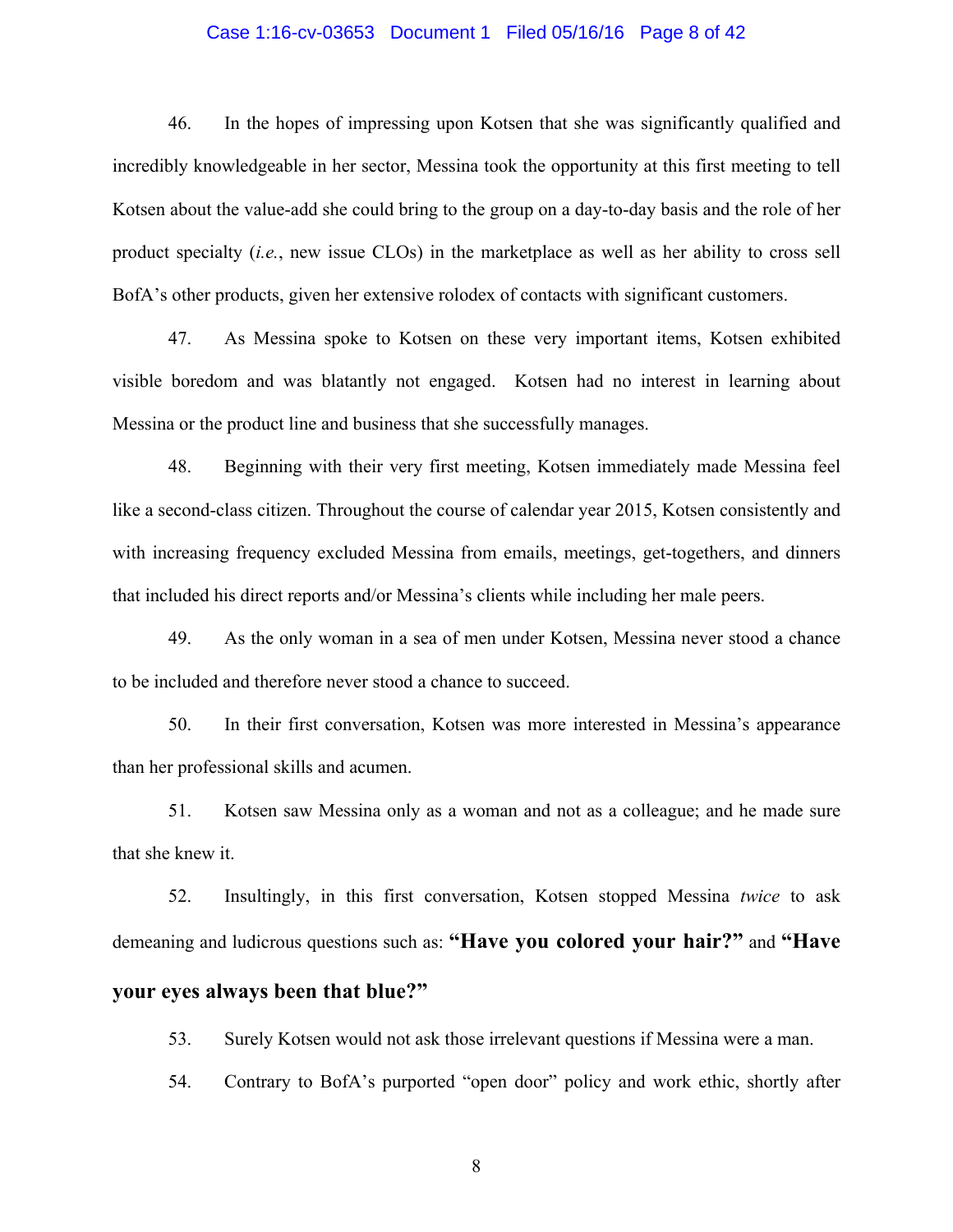### Case 1:16-cv-03653 Document 1 Filed 05/16/16 Page 9 of 42

Messina began to report to Kotsen, his assistant, Jennifer Benjamin, sent an email to all of the 300 employees reporting to him in the Credit Department establishing a "*closed door*" policy.

55. Amazingly, according to the email, employees working for Kotsen were instructed that they were prohibited from speaking with Kotsen without an appointment - no popping in his office, no knocking on the door.

56. Messina, in particular, was singled out and excluded from participating in any firm-sponsored client events by Kotsen's design.

57. Despite repeated attempts to be added to email lists, Messina never even received invitations.

58. Kotsen treated Messina more like a summer intern than an accomplished, experienced, and successful Managing Director at one of the world's largest banks, where her role was responsible for annually generating hundreds of millions of dollars in revenues.

59. Kotsen disregarded Messina's contributions, skills, efforts and responsibilities because she is a woman.

60. Kotsen has a problem with women.

61. Kotsen has consistently failed and refused to mentor or promote women up the ranks at BofA.

62. Kotsen, to Messina's deliberate exclusion, spends all of this time with Messina's Co-Head, David Trepanier, often hosting him for long chats – sometimes as often as three times per day – in his office, which is enclosed in glass for all to see.

63. Kotsen's selective and discriminatory behaviors are demeaning and demotivating to Messina as a professional and are humiliating and demoralizing to Messina as a manager of her own direct reports.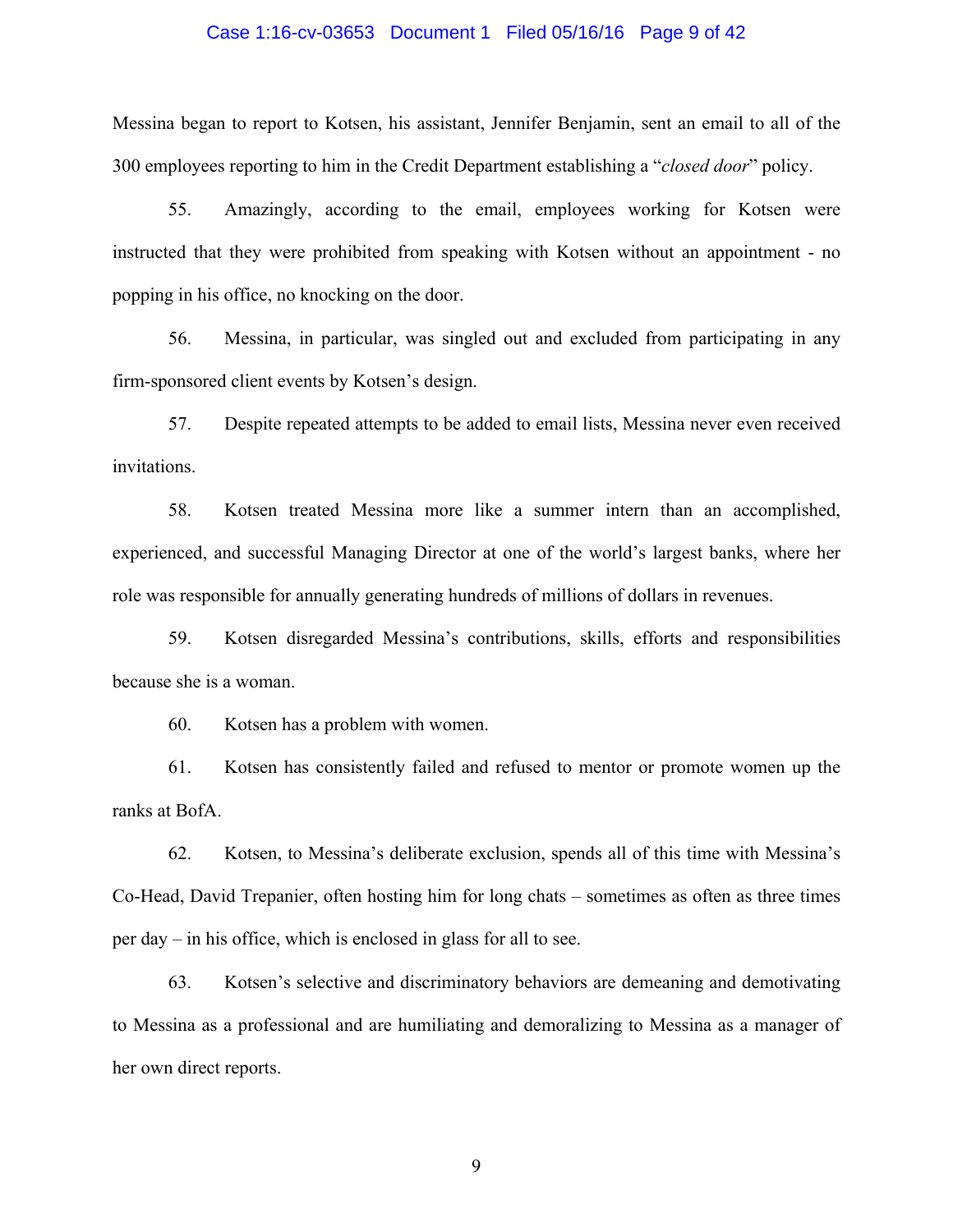#### **FAILED EFFORTS TO BREAK THROUGH KOTSEN'S DISCRIMINATORY ANIMUS**

64. Kotsen has a long history of endearing himself exclusively to men in a "Kotsen Bros-Only Club."

65. In an effort to dispel Kotsen's discriminatory animus towards Messina because she is a woman, Messina reached out to Kotsen on at least a monthly basis over the span of calendar year 2015. Messina took these actions in order to establish a rapport with her chauvinistic supervisor, and to try to explain to him how she can collaborate, add value, and grow the Bank of America platform.

66. In response to her diligent efforts, and to her dismay, Kotsen has either *blown off* Messina or utterly ignored her overtures towards forging a professional relationship.

67. From day one, Kotsen has never taken Messina seriously – solely as a consequence of her gender.

68. While all of Kotsen's reports, with the exception of only Messina, would meet with or at least speak to Kotsen on at least a daily basis, Messina was, and currently is being, consistently and deliberately excluded from any such communications with her immediate supervisor.

69. Kotsen's discriminatory treatment of Messina, to the exclusion of her male peers, is not only illustrative of unlawful gender discrimination; it is also illustrative of poor management practices that results in, among other things, gender-based pay disparities.

70. For example, as a seasoned manager, Messina has learned to maintain an "opendoor" policy, which, in today's corporate environment, is expected of all managers. This means, without limitation, establishing a basis of trust with all direct reports and peers such that the lines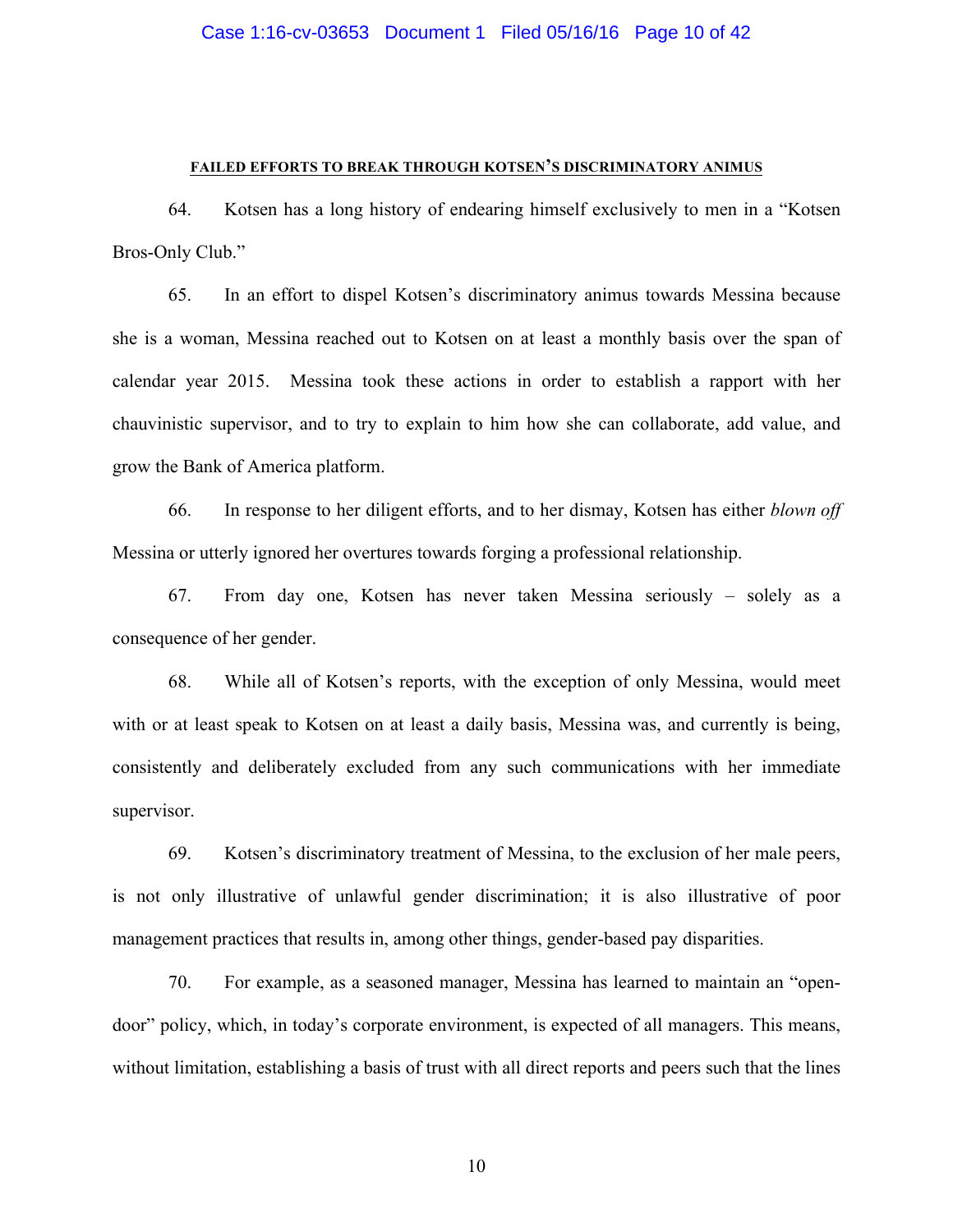### Case 1:16-cv-03653 Document 1 Filed 05/16/16 Page 11 of 42

of communication are, and remain, open.

71. Kotsen has failed and refused to treat Messina with the degree of professionalism and courtesy that is warranted, and has been earned with, her title, knowledge, experience, and acumen.

72. Undeterred by BofA's discrimination, Messina, year after year, has consistently outperformed her colleagues in peer and client satisfaction and rankings.

73. In addition, Messina prides herself on the consistent and positive supervisor, peer and subordinate reviews that she has received throughout her tenure as a manager working at BofA.

74. Those periodic and annual performance reviews clearly reflect the skills, attributes, and characteristics of Messina, a team leader invested in the philosophical and business model of Bank of America: *"Doing the Right Thing. Trusting and Teamwork.* 

# *Inclusive Meritocracy. Winning. Leadership."*

## **MANAGEMENT CONDONES KOTSEN'S DISCRIMINATORY BEHAVIOR**

75. Regretfully, Kotsen's bias and discriminatory animus against women is known to, and condoned by his bosses and senior level management, James DeMare ("*DeMare*"), Global Head of Fixed Income, Currency and Commodities (*"FICC*") and Tom Montag ("*Montag*"), BofA's Chief Operating Officer ("*COO*"), further complicating the harm and discrimination suffered by Messina.

76. To Messina's dismay, and to the dismay of all other women trying to work their way up BofA's ranks, BofA seems more concerned about offending the perpetration of discrimination than the discrimination itself and thus, would rather protect and defend Kotsen than reprimand, train, or counsel him.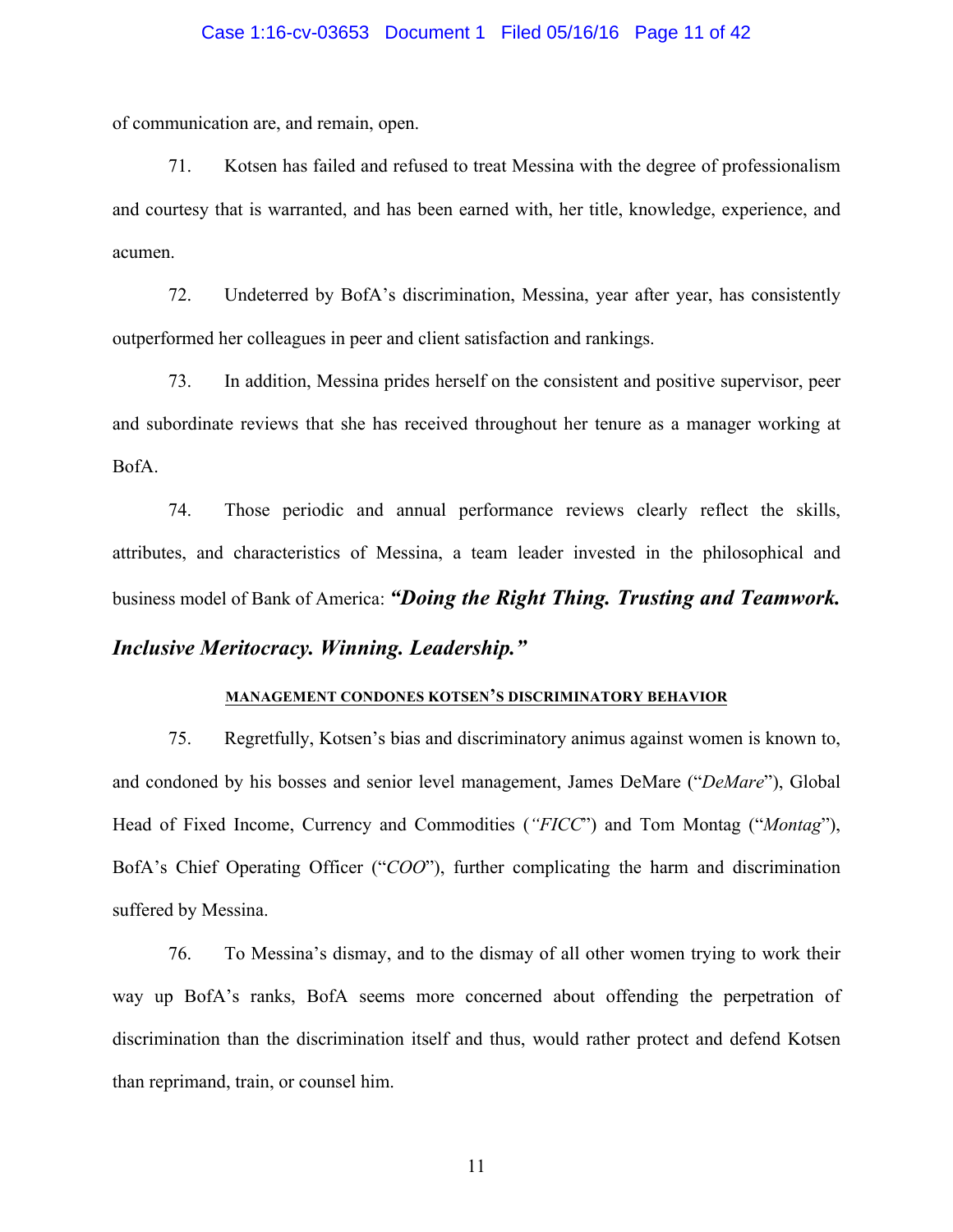### Case 1:16-cv-03653 Document 1 Filed 05/16/16 Page 12 of 42

77. Despite Messina's optimistic efforts to "win" Kotsen's approval or even his interest, Kotsen has never seen fit to learn about Messina, her business, her team, her mentees, her extensive client relationships, her ability to cross-sell the bank as a culture carrier and senior leader and woman, her extensive knowledge of her industry, her products, and the methods she uses to maximize revenues in her space.

### **MESSINA ELEVATES HER CONCERNS OF UNLAWFUL ACTIONS TO MANAGEMENT, TO NO AVAIL**

78. Consistent with BofA policies and procedures, Messina elevated her concerns regarding Kotsen's discriminatory behaviors to Kotsen's manager, DeMare*;* as well as the Human Resources representative for Messina's business, Ava Mehta ("*Mehta*").

79. Over the course of the past several months prior to filing this action, Messina met with DeMare in face-to-face meetings on at least four occasions where her concerns of Kotsen's discriminatory treatment was discussed.

80. Separately, Messina met with Mehta on at least four occasions for the sole purpose of discussing Kotsen's discriminatory animus towards her.

81. In this day and age, to even have to *complain* about gender discrimination is humiliating enough, let alone to recount the embarrassing and demoralizing treatment Messina has endured; especially for someone at her level, tenure, and experience.

82. In each of her meetings with DeMare and Mehta, Messina complained of Kotsen's unwarranted bias and aversion to having any rapport with Messina because she is female and with women in general.

83. Messina also complained about the consequences of Kotsen's discriminatory animus, particularly with respect to the unjustified and quite significant pay disparities between her and her similarly situated peers; currently the other Kotsen reports, all of whom are males.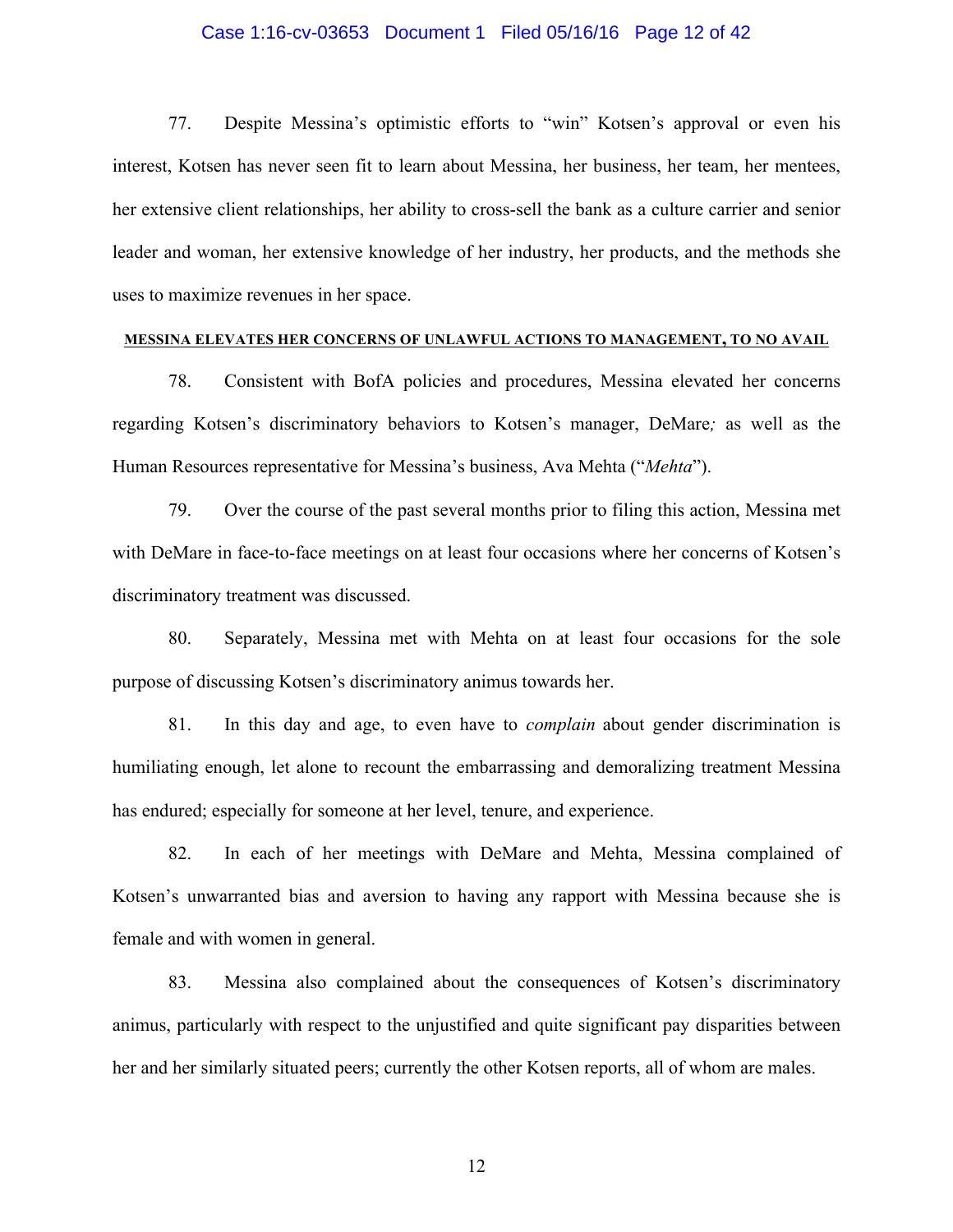### Case 1:16-cv-03653 Document 1 Filed 05/16/16 Page 13 of 42

84. In each of these meetings with DeMare and Mehta, Messina also discussed her knowledge of, and bearing witness to, the inappropriate, unethical, illegal trading behaviors in violation of various rules, regulations, laws and industry standards Messina has witnessed committed by her Co-Head, Trepanier, and others.

85. Messina's complaints of discrimination and retaliation fell on deaf ears.

86. Despite multiple meetings discussing Messina's complaints of these unlawful actions, BofA has not only failed to investigate any of Messina's complaints or take any remedial actions to address the rampant gender-based discrimination and compliance issues but has also failed to intervene when Messina was then retaliated against for her lawful complaints.

87. To date, BofA has retaliated against Messina by placing her on administrative leave without justification, instructing her to not show up to work until further notice.

### **MESSINA IS A VICTIM OF EGREGIOUS PAY DISPARITY**

88. As if being spoken to disrespectfully in front of your peers and subordinates and being excluded from meetings and opportunities was not hurtful and demoralizing enough, Kotsen, albeit consistent with his discriminatory animus towards Messina based upon her gender, took the first possible opportunity he had to pay Messina significantly less than her similarly situated male peers.

89. In December 2015, Kotsen met with Messina to discus Messina's annual bonus for the 2015 calendar year.

90. This meeting was the second and only other time Messina was ever permitted to meet with Kotsen.

91. During this meeting, Kotsen took it upon himself to dispense with protocol and procedures and engage Messina in a conversation regarding her performance and contributions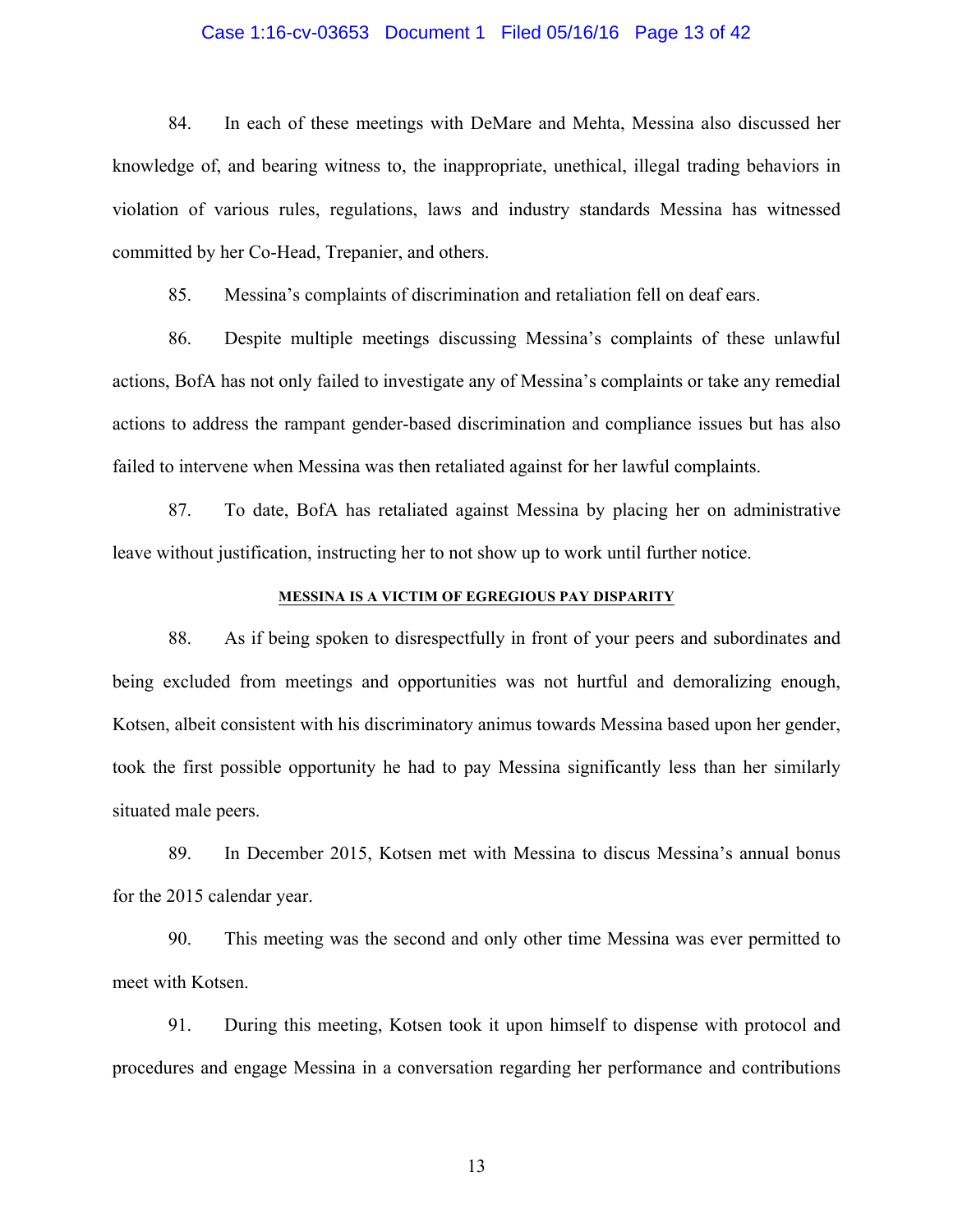### Case 1:16-cv-03653 Document 1 Filed 05/16/16 Page 14 of 42

for 2015.

92. Insultingly, as Kotsen reviewed Messina's peer reviews, he stated with skepticism and incredulity, **"I've never seen better peer reviews (360s) such as yours. Are these real?"**

93. Kotsen reluctantly confided to Messina that according to client surveys (the Greenwich Surveys, Orion Survey) and informal customer feedback, Messina has consistently outperformed her Co-Head, Dave Trepanier.

94. Despite the objective reviews of Messina's clients and customers, Kotsen's gender bias remained unwavered, as he awarded Messina a 2015 bonus of \$1,550,000, nearly \$4,000,000 less than her male Co-Head, Trepanier whose bonus was \$5,500,000 – an astonishing difference of 360% for work requiring equal skill, effort and responsibility and which has been performed under similar working conditions!

95. Subsequent to learning of her own 2015 bonus, Messina learned of the bonuses of other Kotsen reports.

96. To add insult to injury, not only is Messina's 2015 bonus the lowest of all Kotsen reports by a significant margin, it is also grotesquely and disparately lower than many of Trepanier's reports, traders – who are less senior, less qualified, men.

97. For instance, Aleksandar Murdzhev, a Director (one level below Messina) and line trader, was paid \$2,250,000 total compensation, with a \$250,000 base salary.

98. Tim Murtha, a Vice President (two levels below Messina) and a trader working for Trepanier, received \$1,350,000 as total compensation for 2015.

99. Ricardo Arguello, Vice President and Trader, received \$775,000 in total compensation of which \$200,000 was base salary.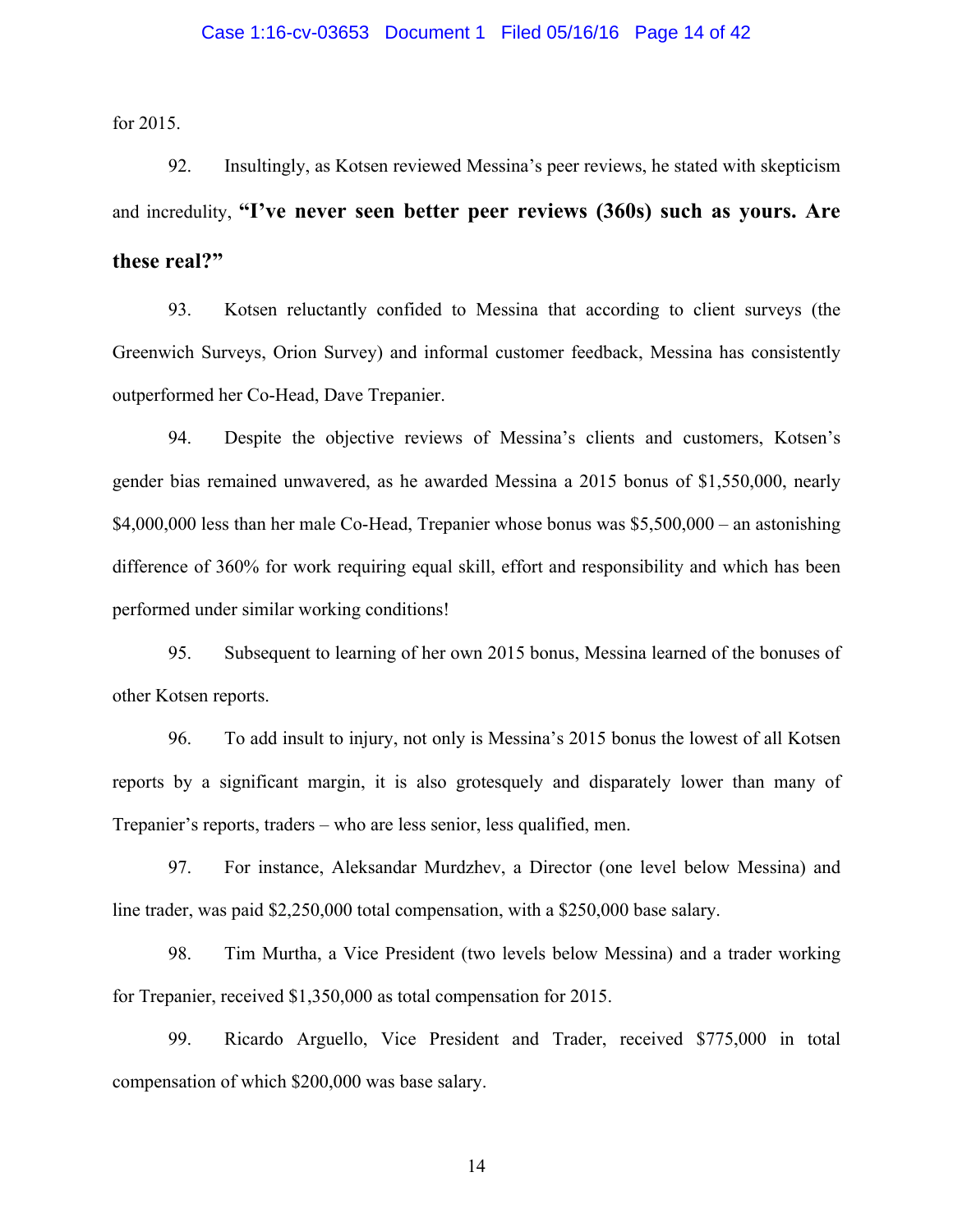### Case 1:16-cv-03653 Document 1 Filed 05/16/16 Page 15 of 42

100. Much to her utter disbelief, Messina has learned that her total annual compensation, of which the annual bonus is the overwhelming majority, has been consistently slashed to grotesque levels well beneath those of her male peers, and in particular, her Co-Head, David Trepanier who performs with no greater skill or effort than Messina.

101. Despite Messina's repeated demand for a legitimate, non-discriminatory reason as to why she has been paid significantly less than all of her male peers, BofA has failed to provide any explanation whatsoever.

102. The pay disparity Messina suffers is in respect of both base salary and bonus.

103. Upon information and belief, bonuses for the Kotsen reports are set by Frank Kotsen and approved by DeMare and Montag.

104. As Co-Head of Global Structured Credit Products, Messina performed equal work to her male counterpart, Trepanier, requiring equal skill, effort and responsibility.

105. Furthermore, Messina and Trepanier perform their respective jobs, duties and responsibilities under similar working conditions.

106. The significant pay disparities between Messina and Trepanier and other male Managing Directors are attributable to differentials based solely on sex.

107. The following chart details the grotesque compensation disparity between Messina and her similarly situated male peers over the past three years based upon information and belief: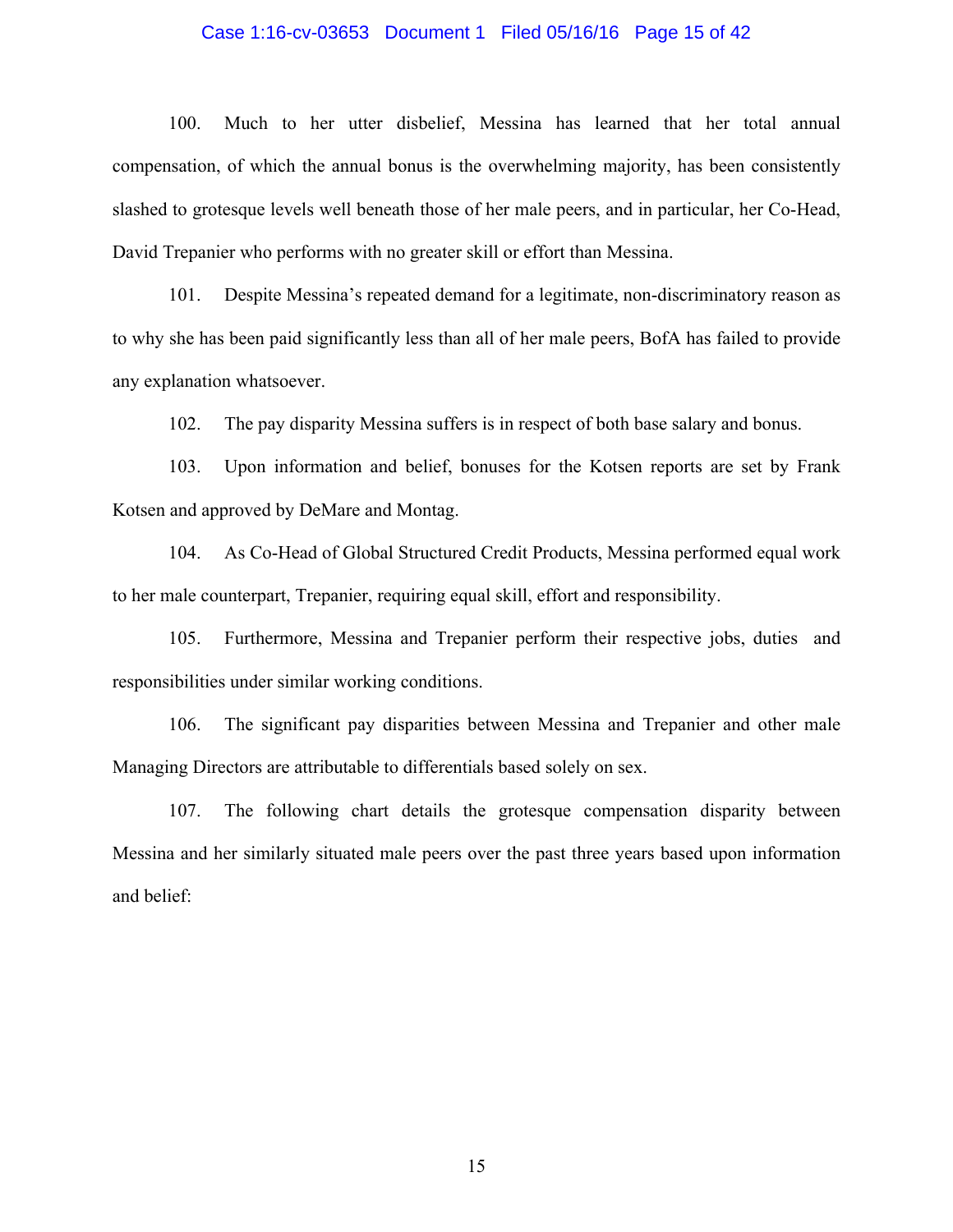### Case 1:16-cv-03653 Document 1 Filed 05/16/16 Page 16 of 42

| <b>Name</b>            | 2013                      | 2014                      | 2015           |
|------------------------|---------------------------|---------------------------|----------------|
| David Lee              | \$4.0 million             | \$4.5 million             | \$4.0 million  |
| Dan Bird               | \$4.0 million             | \$4.5 million             | \$5.0 million  |
| Lawrence Wolfson       | \$5.6 million             | \$6.0 million             | \$6.5 million  |
| <b>David Trepanier</b> | \$5.5 million             | \$6.0 million             | \$5.5 million  |
| Mike Winn              | \$4.0 million             | \$4.0 million             | \$4.0 million  |
| John Klein             | Not Employed at<br>B of A | \$3.0 million             | \$3.0 million  |
| Mike Lee               | \$4.0 million             | \$4.0 million             | \$4.0 million  |
| Oliver Wong            | \$2.5 million             | \$2.8 million             | \$3.0 million  |
| Colin Stewart          | \$3.0 million             | \$3.0 million             | \$3.5 million  |
| Brian Callahan         | \$2.0 million             | \$2.5 million             | \$1.5 million  |
| Mayur Jethwa           | Not Employed at<br>B of A | Not Employed at B<br>of A | \$3.0 million  |
| <b>Scott Chestman</b>  | \$3.5 million             | \$3.5 million             | \$3.75 million |
| <b>Megan Messina</b>   | \$2.5 million             | \$2.75 million            | \$2.0 million  |

### **DISPARATE COMPENSATION COMPARISON**

108. Upon information and belief, some of these Kotsen reports are male individuals who have also received written contractual guarantees of bonus compensation over the past three years, while others have received "target letters" which were honored like contractual guarantees of bonus levels made to these males.

109. Messina never received either a written bonus guarantee or a target letter.

110. Upon information and belief, Kotsen is paid similarly to his predecessor, Graham Goldsmith, at an average level of \$12,000,000 million per year.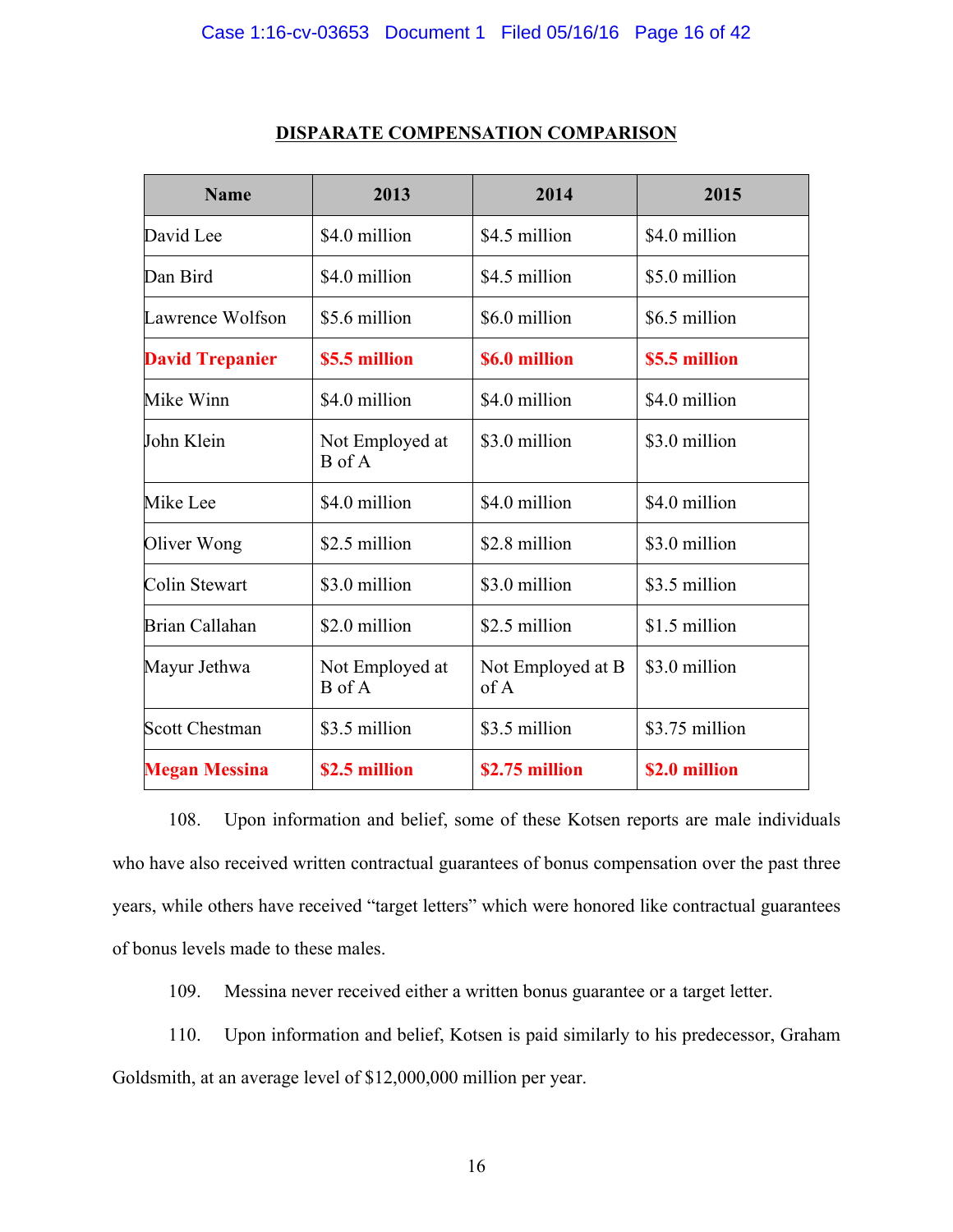### Case 1:16-cv-03653 Document 1 Filed 05/16/16 Page 17 of 42

111. Upon information and belief, DeMare is paid at an average level of \$15,000,000 million per year.

112. For the last three years, Messina's total compensation in 2013 was \$2,500,000, and in 2014 was \$2,750,000 and in 2015 was \$2,000,000.

#### **OTHER WOMEN AT BOFA SUFFER GENDER DISCRIMINATION**

113. Messina is not the only woman to suffer egregious discrimination and pay disparity.

114. For example, Reena Kim is a female trader at BofA at the Director level and a direct report of Trepanier and is a victim of disparate pay practices at BofA based upon gender.

115. Reena Kim's total compensation for 2015 was \$1,250,000.

116. Messina was shocked when she first learned of Reena Kim's bonus especially in light of the fact that Reena Kim's male peer received total compensation of \$2,500,000.

117. Reena Kim has consistently outperformed her male peers during her tenure at BofA.

118. While she is not a member of the "Bros Club", Messina pointed out to Trepanier that Reena Kim had been a culture carrier, making a huge personal sacrifice for BofA back in 2011 when she volunteered to move to London for an extended assignment lasting two (2) years.

119. During that time, Reena Kim built out the secondary market CLO Trading Desk for Europe, which, at the time, was virtually nonexistent.

120. Over the course of her two (2) year tenure in London, Reena Kim drove up trading volume, revenue, and the bank's visibility in the market by garnering significant and unprecedented market share.

121. Messina urged Trepanier that Reena's bonus should also recognize the fact that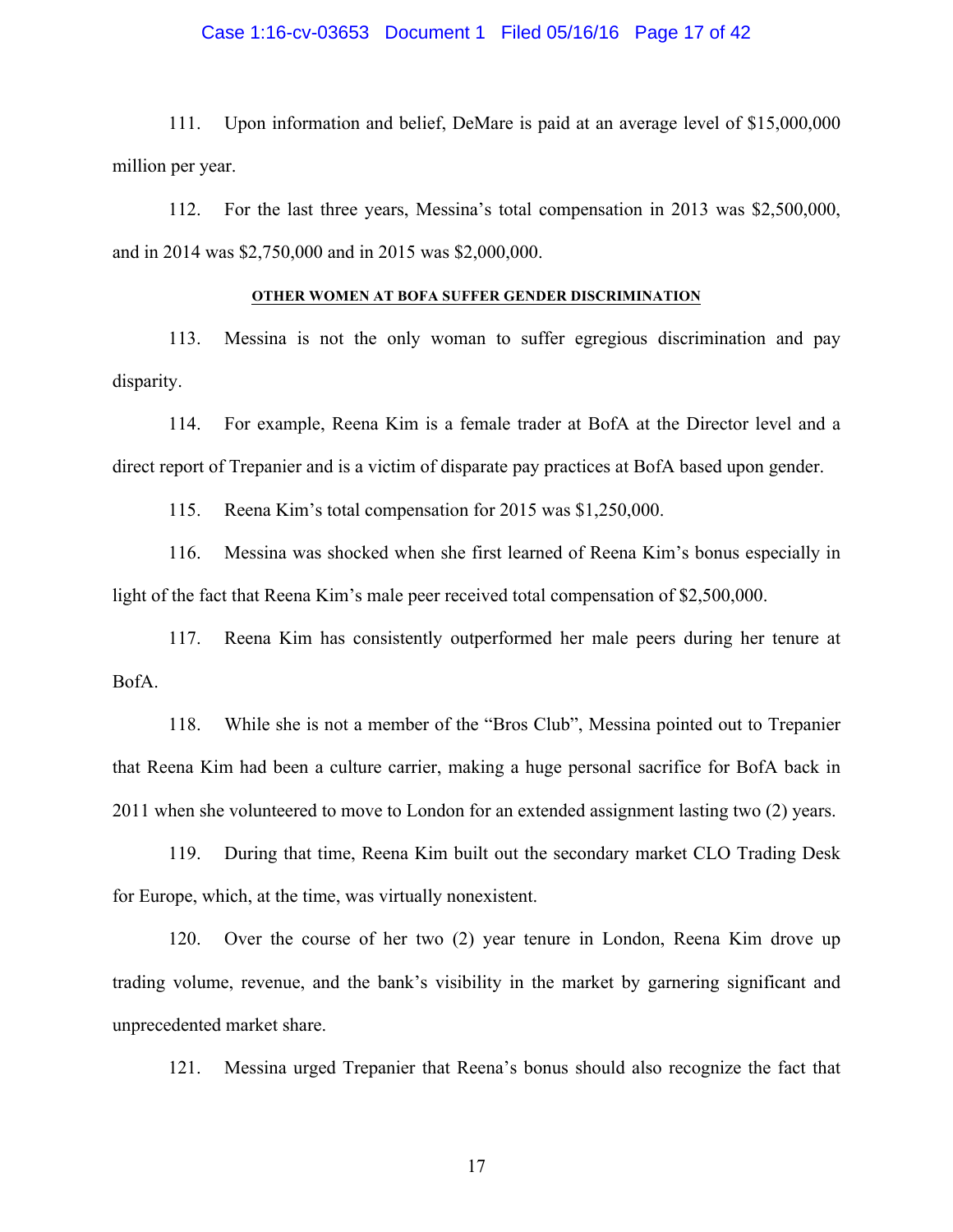### Case 1:16-cv-03653 Document 1 Filed 05/16/16 Page 18 of 42

she retuned to New York in 2013, at which time she got married and gave birth to her first child.

122. Despite the compelling points made by Messina, Trepanier believed that Reena Kim's annual bonus level was justified because **"she needs to be paid down"** for the three months she was on maternity leave.

123. In response to Messina's pressing for a reason for the decrease in bonus, Trepanier, snidely and insensitively dubbed the reduction in what bonus was otherwise earned as

# a **"maternity leave discount."**

124. Indeed, Trepanier paid down Reena Kim by 24%, making her the lowest-paid trader amongst her peers, all of whom are males.

125. Messina was disgusted by Trepanier's comment, knowing that Reena's unjustified low bonus level had been approved by Kotsen, DeMare and Montag.

126. To this outrageous comment about maternity leave, Messina responded, **"There** 

# **is no such thing – Reena needs to be paid fairly."**

127. In retaliation of Messina's objections on Reena's behalf, recently, Trepanier has since attempted to move Reena Kim out of trading and into an undefined position within the financing business.

128. This position notoriously pays less (\$950,000 for both current employees, one with 35 years served at BoA) than the current role she occupies and has little chance of career advancement.

### **BOFA VIOLATES LAWFUL TRADING PRACTICES AND POLICIES**

129. In or around 2013, while Messina was head of the Primary CLO business, she developed a document called Primary CLO Transaction Guidelines.

130. This multi-page document, that was vetted by internal and external legal counsel,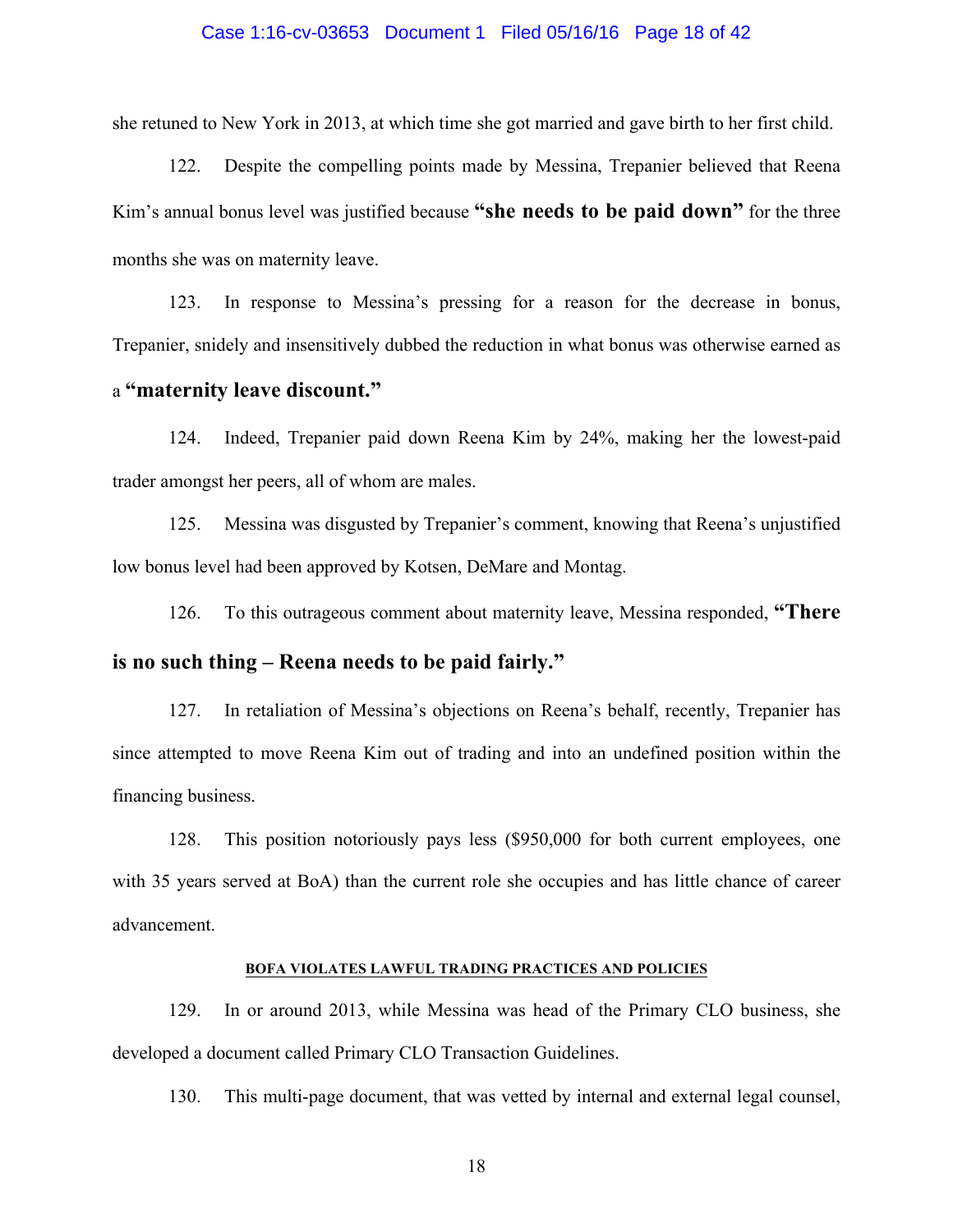### Case 1:16-cv-03653 Document 1 Filed 05/16/16 Page 19 of 42

reviews the protocol guidelines and rules for the Primary CLO business.

131. Messina's group solicited this audit to take a deep dive into their business and help them build those guidelines.

132. Despite his knowledge of Messina's staying up to speed on regulatory and compliance mandates, Trepanier did not do the same for the secondary business, which he was Head of at the time.

133. When Messina and Trepanier later became Co-Heads of the entire business, Messina suggested that Trepanier create a secondary CLO transaction guidelines document.

134. Trepanier scoffed at this suggestion and dismissed it as needless and obstructive. He specifically said, **"Without guidelines, there are no boundaries, which is how we like it."**

135. As a FINRA licensed Series 24 principal and manager, Messina was concerned about being a Co-Head to a business that did not firmly abide by regulatory guidelines and procedures, especially where the other Co-Head was cavalier about securities laws and regulations.

136. Messina suggested to David Downey (BofA's internal lawyer) the notion of implementing trading policies.

137. Downey, in turn, took it up with Trepanier.

138. Trepanier was angered that Messina suggested to BofA's legal representative to impose written trading guidelines upon Trepanier.

139. Secondary CLO guidelines used the primary CLO transactions guidelines as a template, as it had been in use for several years prior.

140. Despite her intimate knowledge of these guidelines, Messina was never again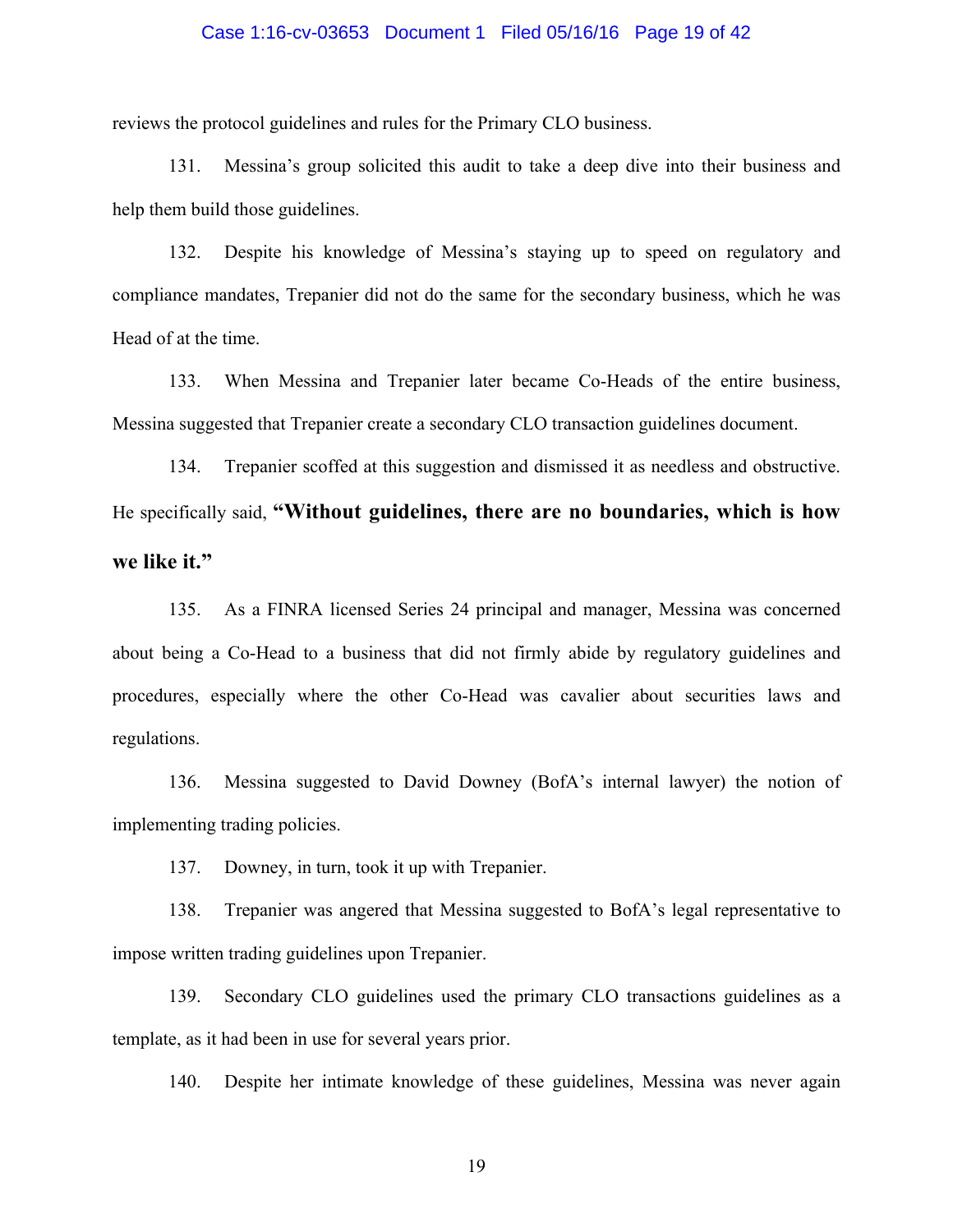### Case 1:16-cv-03653 Document 1 Filed 05/16/16 Page 20 of 42

asked to weigh in on the formulation and drafting of the secondary transaction guidelines**.**

141. To Messina's knowledge, no other business within BofA's massive Fixed Income, Currencies and Commodities ("FICC") Division, has transaction guidelines; there are no guidelines for what traders should or should not be doing, which, according to Trepanier, **"is** 

## **how we like it."**

142. Naturally, in spite of the institution of strict trading guidelines and policies, Trepanier continued to engage in unlawful trading activities and practices.

## **UNLAWFUL TRADING PRACTICES ("FRONT-RUNNING")**

143. In or around March 2016, a customer account named Citi Treasury (Citibank, N.A.'s internal investing group) contacted Messina to inquire about buying secondary positions of AAA CLO tranches.

144. Citi Treasury is a consistent customer of the primary CLO business and has historically only invested in primary CLOs.

145. This time, however, Citi Treasury wanted to take advantage of an opportunity in the secondary market to source CLO AAA paper and also to take advantage of trading in the secondary CLO market.

146. Messina explained to them how it works, and also offered her help in sourcing bonds for them.

147. Without revealing the names of each client to the other, Messina spoke to another account, GoldenTree Asset Management, about sourcing some of their AAA portfolio to sell to Citi Treasury.

148. Messina asked the secondary desk to price those bonds to cross between the two accounts, i.e., put a price on them to trade.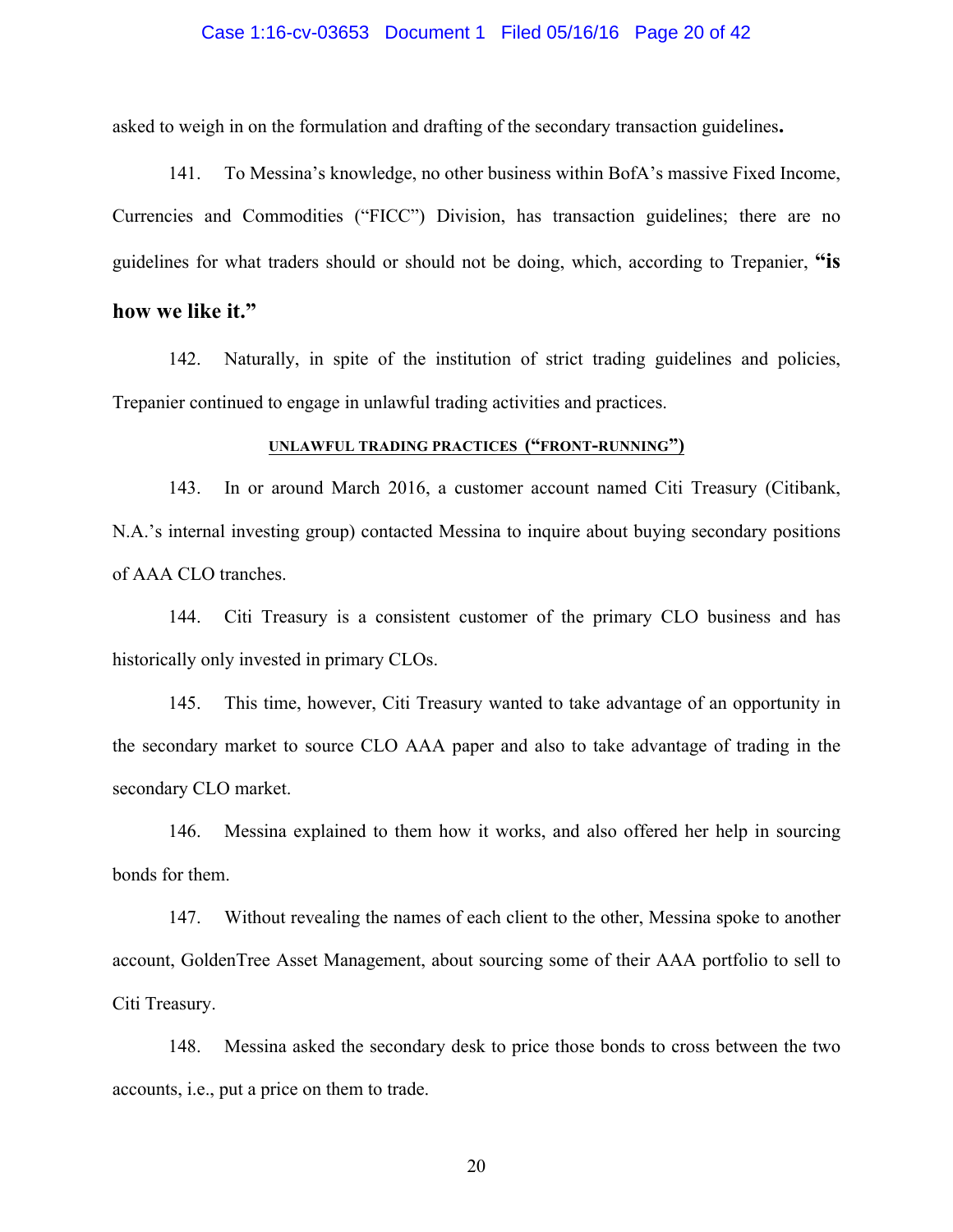### Case 1:16-cv-03653 Document 1 Filed 05/16/16 Page 21 of 42

149. This trade would generate a fee for BofA for risklessly trading these positions between clients.

150. Messina also had a conversation with Trepanier about sourcing the AAA bonds and selling them to Citi Treasury.

151. Trepanier responded, **"If we're able to source bonds, we're going to** 

# **buy them for BofA's own trading book and not sell them to a competitor."**2

152. What Trepanier just described was an example of front running, and Messina called him out on it.

153. Messina bluntly replied, **"You do this all the time. But you should know that it is front running, it is illegal, and I don't agree with it."**

154. Trepanier responded to Messina that he did not care what she thought.

155. Trepanier inevitably purchased the AAA CLO bonds Messina sourced from GoldenTree and kept them for BofA's profit.

156. Citi Treasury was never offered the bonds to purchase, despite their stated interest.

157. To this day, the concerns Messina raised regarding illegal trading activity fell on deaf ears.

### **HILDENE AUCTION RUN ILLEGALLY BY TREPANIER EXPOSES BOFA TO SIGNIFICANT LIABILITY**

158. In February 2016, Trepanier was hired by Hildene, a hedge fund, to run an auction of TruPS CDOs. This is very unusual as trading desks do not run auctions.

159. Trustees are typically responsible for running an auction process as they have no

<sup>&</sup>lt;sup>2</sup> Citi Treasury is not, in fact, a competitor; but rather the treasury of Citigroup, an investor (not the broker-dealer).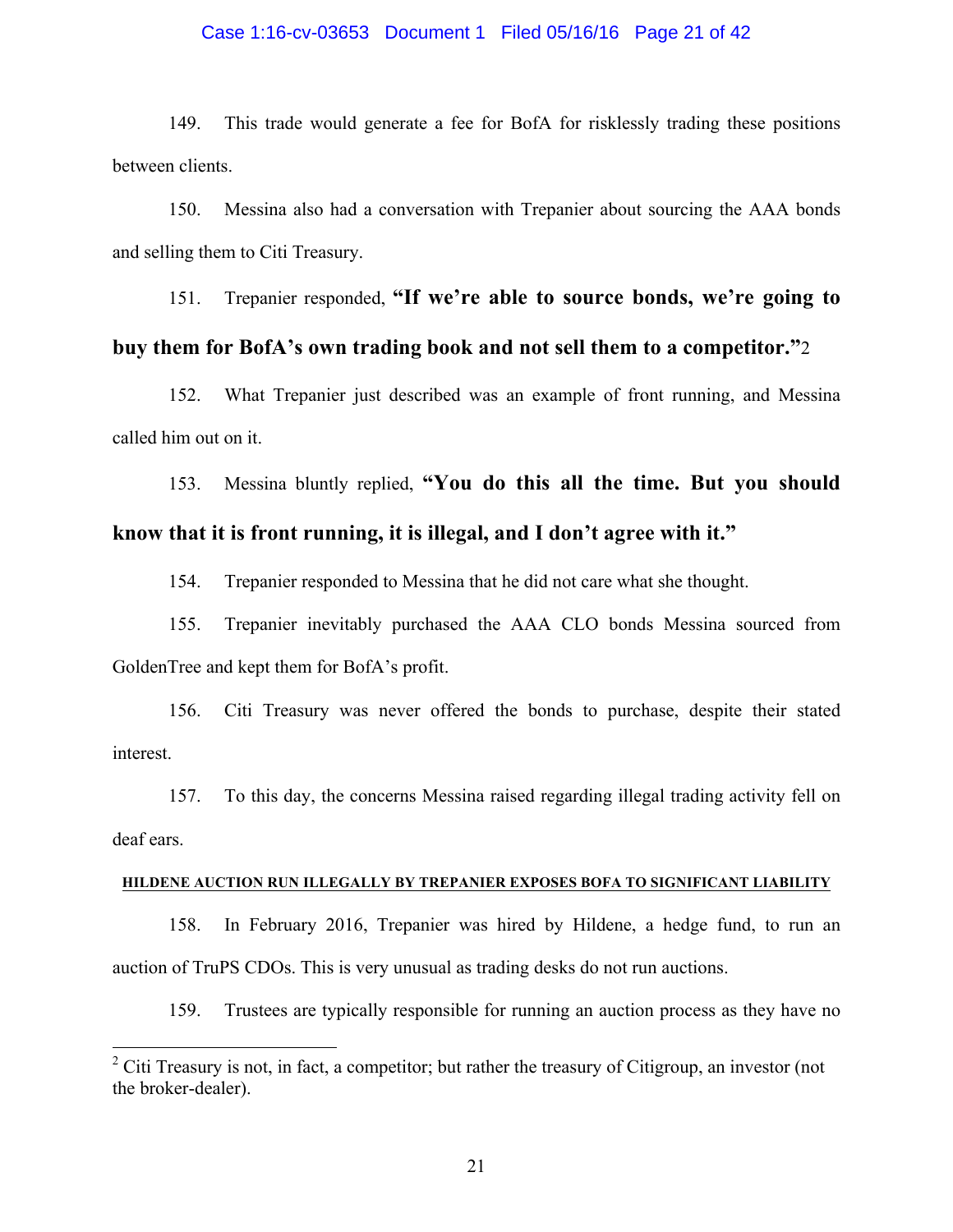### Case 1:16-cv-03653 Document 1 Filed 05/16/16 Page 22 of 42

relationship with the buyer or seller and can therefore act impartially.

160. In this instance, David Trepanier negotiated a flat \$10 million fee from Hildene to auction their portfolio.

161. This confidential process is governed by NDAs. Hildene is one of if not the largest trading counterparty in Global Structured Credit Products.

162. Since BofA never served as an auctioneer before, there was no process or procedure in place for conducting such an auction.

163. However, guidelines for conducting such an auction are well established in the industry.

164. Instead of establishing guidelines or using those set by the industry in order to protect BofA, Trepanier arbitrarily chose whom to show the auctioned portfolio to and what information to share with those accounts on a selective disclosure basis.

165. In doing so, Trepanier not only violated rules and SEC regulations, but also exposed BofA to liability from the auction participants and Hildene.

166. Said differently, all information is required to be shown to all market participants at the same time.

167. This makes the auction process fair, and makes the market efficient with the best price going to the seller.

168. For example, Hildene may assert that the highest bid was not obtained because of Trepanier's selective disclosure to a few, but not all, bidders; those who Trepanier wanted to see win the auction.

169. Alternatively, cover bidders who came in with the 2nd highest bid could assert that Trepanier failed to disclose information, which would have lead to a winning bid for the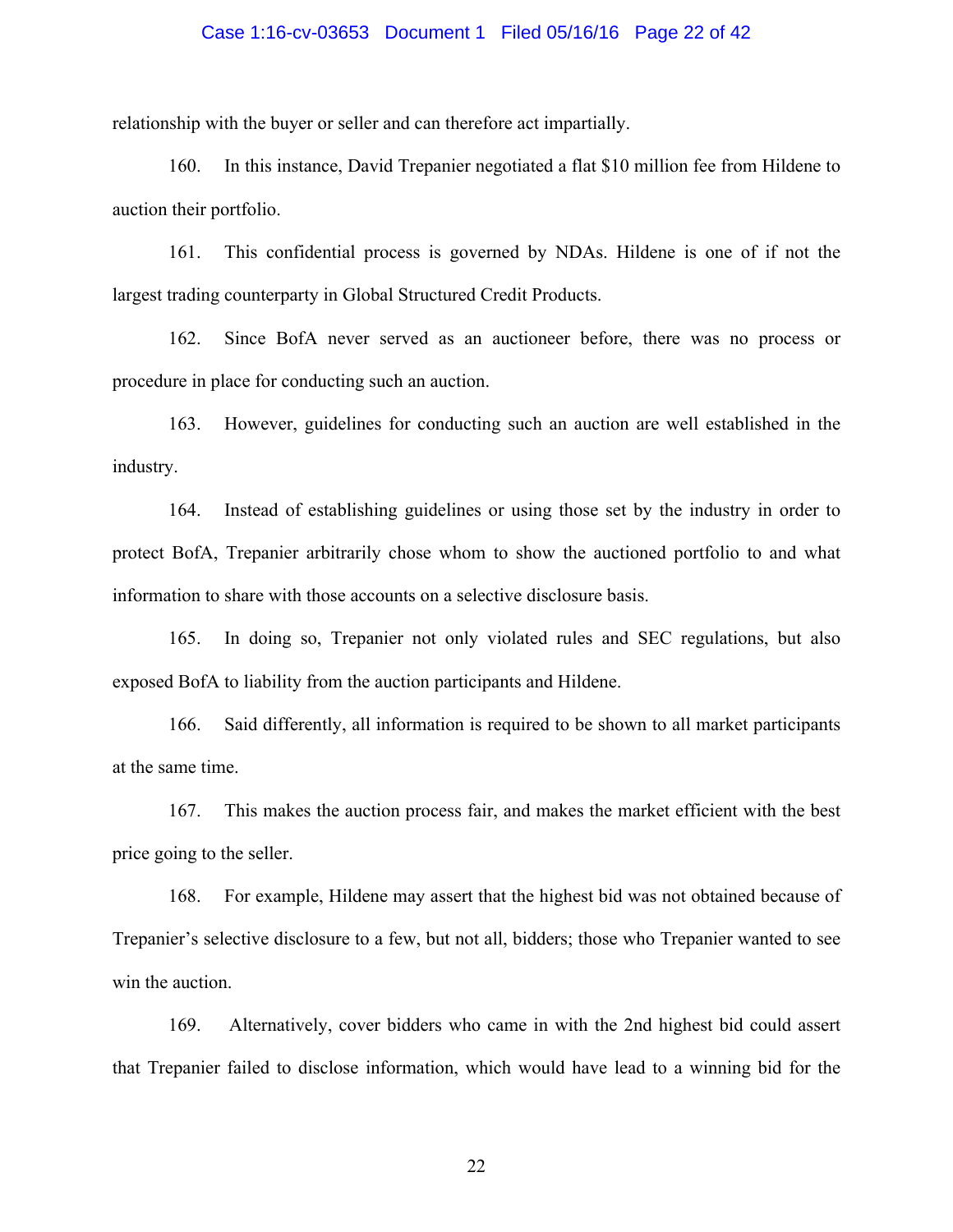### Case 1:16-cv-03653 Document 1 Filed 05/16/16 Page 23 of 42

cover bidder.

170. Lastly, bidders who would otherwise have bid, but did not, would assert that Trepanier's manipulation of the auction process, by sharing bid information only with his cronies at other firms, resulted in a flawed outcome, and where prices set affect other holders in the marketplace.

171. Accounts bid in the auction with whatever information Trepanier shared with them, some receiving more information than others - as a result, there were several complaints from accounts involved in the auction about Trepanier's flawed and cavalier process and the lack of information.

172. Two of the accounts with complaints were Blackstone and Anchorage.

173. Blackstone's complaints about the bad process Trepanier was running went to DeMare, Head of FICC.

174. Blackstone has a huge client relationship with BofA and Trepanier's behavior damaged that relationship with FICC and other co-workers at BofA who were undoubtedly tarnished by this unsavory practice.

175. Trepanier's bad behavior negatively affected BofA's reputation in the eyes of Blackstone, which affects all other BofA employees who are trying to do business with this significant market participant and client.

176. Anchorage's complaint was worse. They asserted that they were deceived and misinformed by Trepanier who knowingly provided them with false data, causing them to improve their bid against themselves and in having to needlessly pay more.

177. Typically, in an auction process, there is an impartial trustee running the process who is not paid an exorbitant fee, who is not a trading counterparty to the auction processor and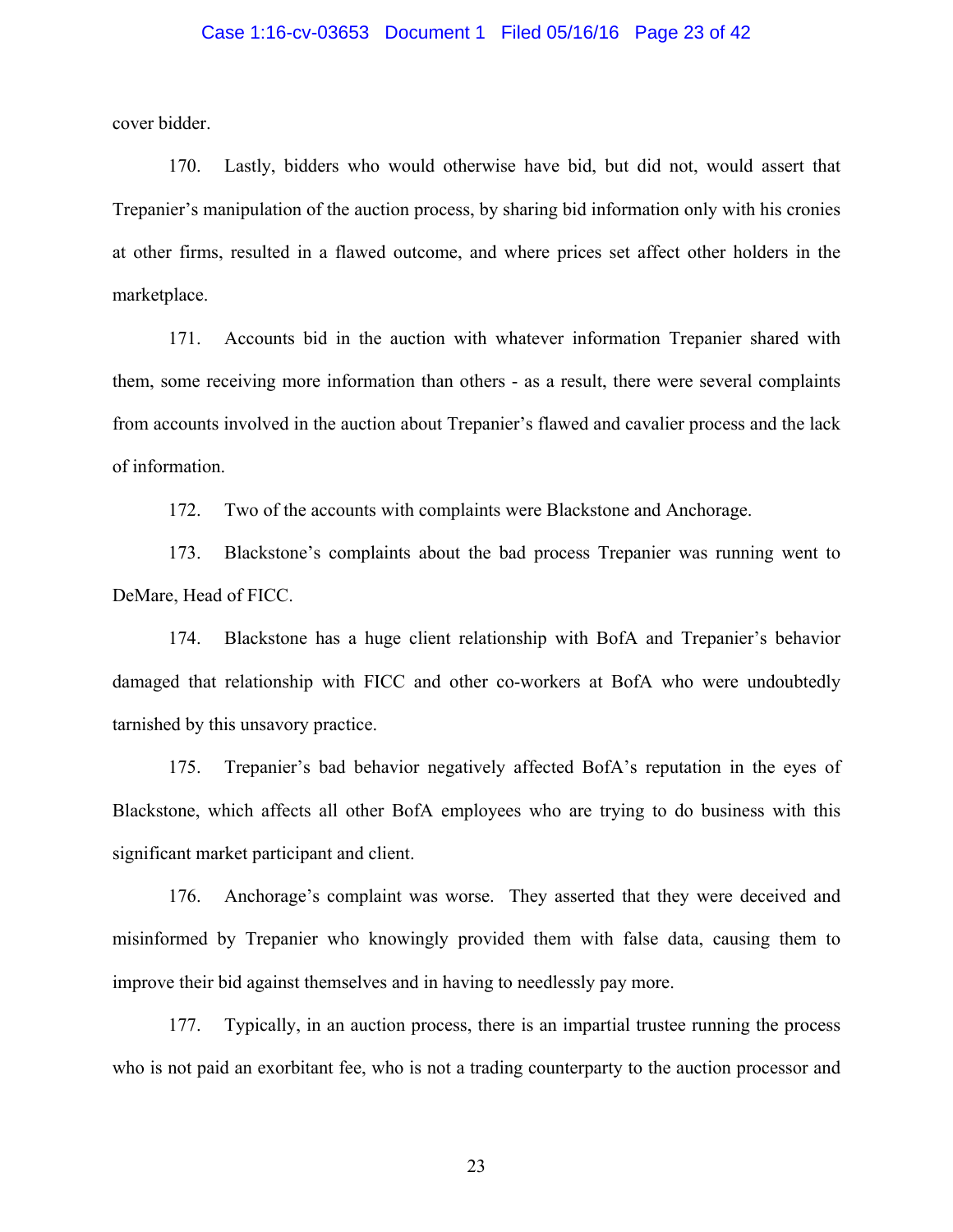### Case 1:16-cv-03653 Document 1 Filed 05/16/16 Page 24 of 42

who shares the same information at the same time across accounts without bias.

178. Trepanier's former Co-Head of CLO Trading at BoA is the responsible partner at Hildene.

179. Surely this crony relationship was not disclosed to the market participants.

180. Subsequent to the completion of the auction, both Trepanier and Kotsen made a trip to visit with Anchorage's Chief Investment Officer to personally apologize for the auction process.

181. At that meeting, a private "We will make it up to you" was negotiated; an undisclosed quid pro quo.

### **TREPANIER VIOLATES AGING INVENTORY RULES BY MISMARKING HIS BOOK**

182. Until recently, the secondary trading desk owned, along with CLO's, \$4 Billion on the BAML balance sheet of TruPS CDOs and ABS CDOs which positions were acquired during the 2008/2009 time frame.

183. These positions have been mismarked for years in order to ensure P&L every year.

184. Trepanier and his traders have daily fights about marks (where the bonds are priced) with Pricing (another department who marks the Bank's securities to the market price).

185. When going through their business after being promoted, Messina asked Trepanier about the marks he had on the Bank's trading positions. Trepanier boldly responded,

# **"It is an annuity so that the trading book produces revenue every year."**

186. Of the \$4 Billion, two-thirds was below investment grade, and one-half of that two-thirds was equity purchased for cents on the dollar and marked up very slowly over the years since they were first purchased.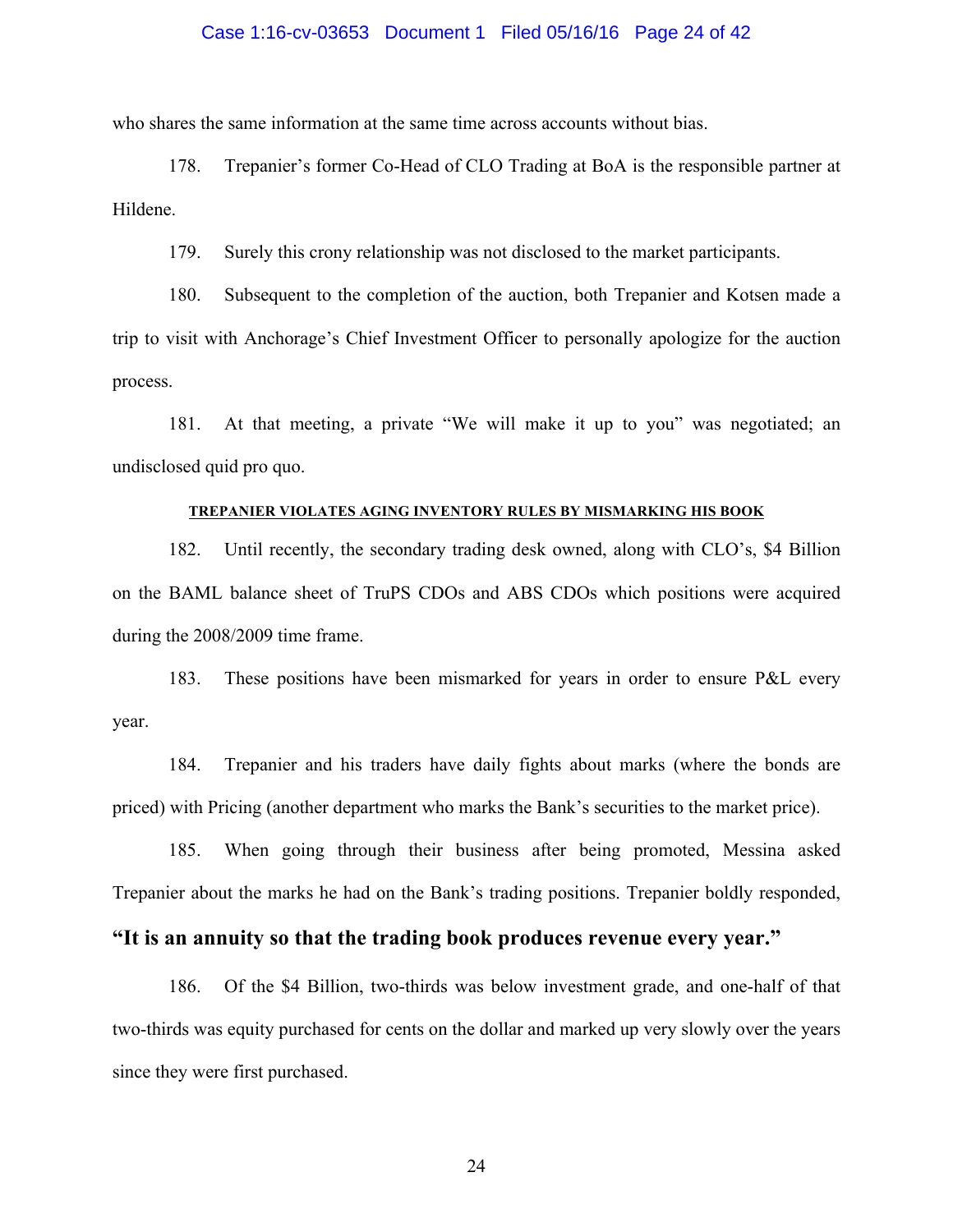### Case 1:16-cv-03653 Document 1 Filed 05/16/16 Page 25 of 42

187. In essence, the P&L that comes from trading is not actually from trading, but from this \$4 billion book that has been owned by the Bank since the 2008 financial crisis.

188. Kotsen was not only aware of this but supported and promoted Trepanier in this illegal behavior.

189. Post the "Volker Rule" implementation, Trepanier has made it his full time job to find improper exceptions for his enormous book of positions that have been owned for more than seven years.

190. Trepanier does this for his own selfish motives, to garner big bonuses, despite the harm done with this crookery to BofA's shareholders.

191. Coyly, Trepanier verbally tells his subordinate traders to book trades, so that he can plausibly deny and claim ignorance.

192. The credit business and regulatory representatives work to find exceptions to Volker, rather than adhering to the rule, in order to make more money for themselves.

193. Messina has raised this concern in all of her recent meetings with Jim DeMare and his response was, **"***Really***?"** But again, there was no follow-up and no eagerness to solve the problem.

194. It is an art at BofA to avoid the regulatory rules to make P&L.

### **ILLEGAL TRADING ACTIVITIES – HIDING BEHIND CLIENTS**

195. To this day, Trepanier and his traders will partner with accounts such as Whitebox Advisors ("*Whitebox*") to buy bonds in new issue offerings.

196. Trepanier instructs his traders to use Whitebox as a "cover" to access new issue deals.

197. For example, Whitebox will say to the bank arranging the new issue, **"I want to**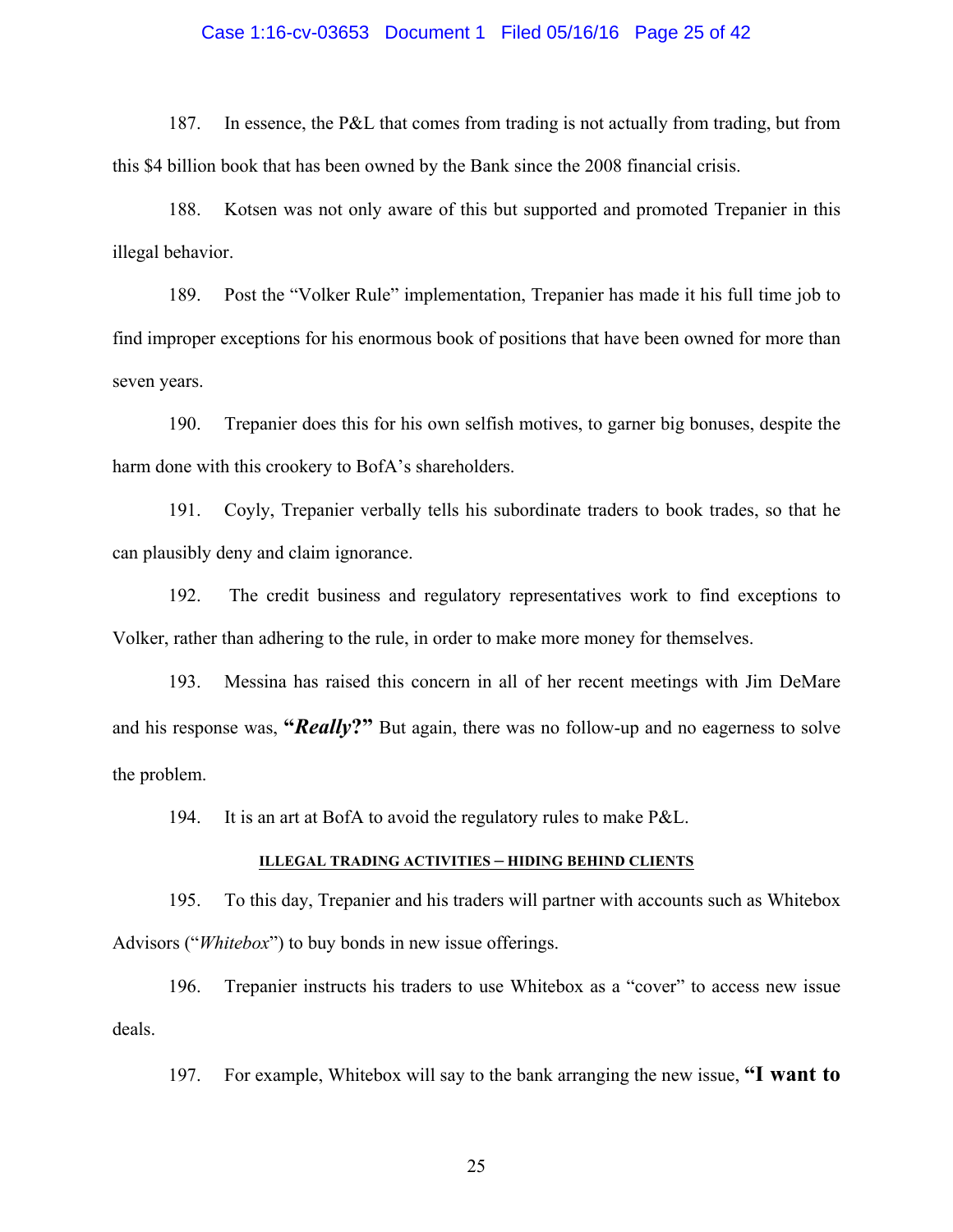### Case 1:16-cv-03653 Document 1 Filed 05/16/16 Page 26 of 42

## **buy an entire tranche on the XYZ or Blackrock new issue CLO."**

198. The order will include what both of them want to buy, and then on a pre-arranged and collusive basis, Whitebox will split the order with BofA without disclosing to Whitebox or the market who is actually the buyer.

199. As far as the arranging bank knows, Whitebox is the buyer/investor for the entire tranche.

200. Because there is no trace or record of the transfer, BofA winds up participating in the primary market as a participant, which is a compliance no-no.

201. Thus, though the syndicate book says "Whitebox order for…", it is *not* Whitebox, but rather Trepanier and BofA.

202. Essentially, Trepanier is purchasing the security at the new issue price.

203. Trepanier boasts of his knowing deceptions on the market participants.

204. As a dealer, BofA is prohibited from going into a new issue syndicate with an order; so Trepanier hides behind accounts for the benefit of the Bank and his bonus.

205. In simplistic terms, Messina has told BofA's regulatory lawyers, *"BofA cannot*

# *do indirectly what BofA cannot do directly."*

206. Trepanier talks openly about buying and holding "prop trading."

207. In the post regulatory world following 2008, there is no longer propriety trading, or, buying for the trading account (the BofA balance sheet; its own account).

208. The only way that traders are allowed to trade post-Volker is for customers.

209. So when you are buying, you buy under Rent D – which says there has to be customer demand when you buy something for BofA's inventory.

210. Everything Messina's Co-Head Trepanier does flies in the face of that rule.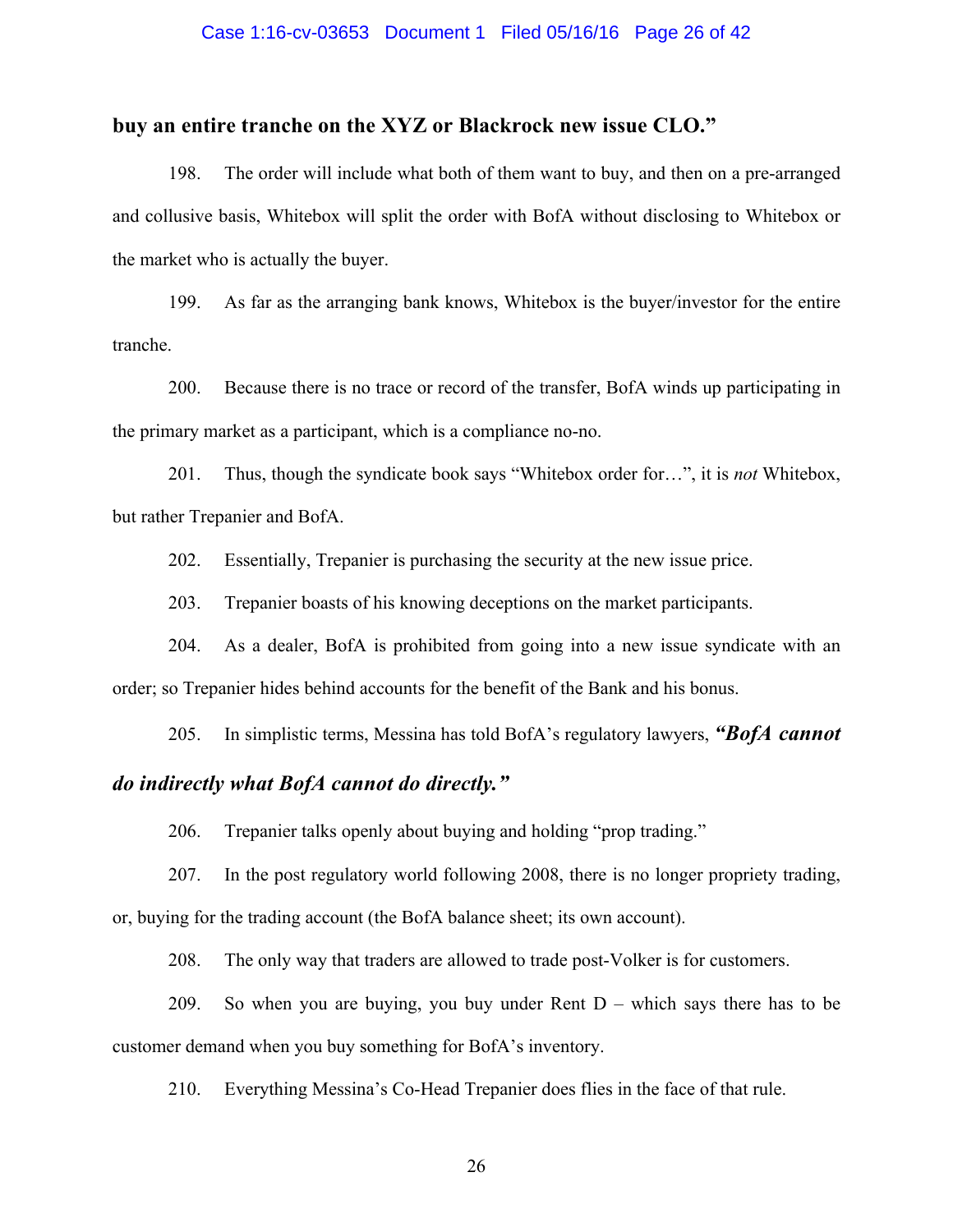211. Everything Trepanier does, Kotsen knows of and condones.

212. When accounts (Symphony, Sankaty Investors, and others) ask David Trepanier and his trading team for offers on CLO equity, David will not offer his positions.

### **OTHER EXAMPLES OF UNLAWFUL TRADING PRACTICES – KAVI GUPTA LIES TO PIMCO**

213. Within the past year, in or around the Fall of 2015, the Head of Rates Trading, Kavi Gupta, was caught erroneously marking up the trading blotter to PIMCO.

214. In Messina's business, you don't have an obligation to speak, but if you do, you MUST tell the truth to a customer.

215. A significant customer, PIMCO asked Gupta to confirm in writing what he had told them about prices, and then, in an effort to cover up his material lies and misrepresentations, he doctored the Trade Blotter document by altering numbers on the blotter to cover up his lies.

216. This deception and lying behavior is illegal.

217. When PIMCO complained about this significant effort at deception, DeMare flew out to Los Angeles to do damage control with this huge bank relationship.

218. Specifically, DeMare went to see PIMCO in an attempt to smooth things over with PIMCO and apologize on Gupta's behalf to a huge bank client and relationship.

219. PIMCO's managers made DeMare rot in a conference room in California; they did not take his meeting.

220. After an entire day, DeMare was shamed into leaving PIMCO's office without ever making the intended face-to-face apology for Gupta's criminal behavior (see, Jesse Litvak criminal conviction and Adam Siegal indictment).

221. Despite this illegal activity, BofA did not self-report as it is required to do.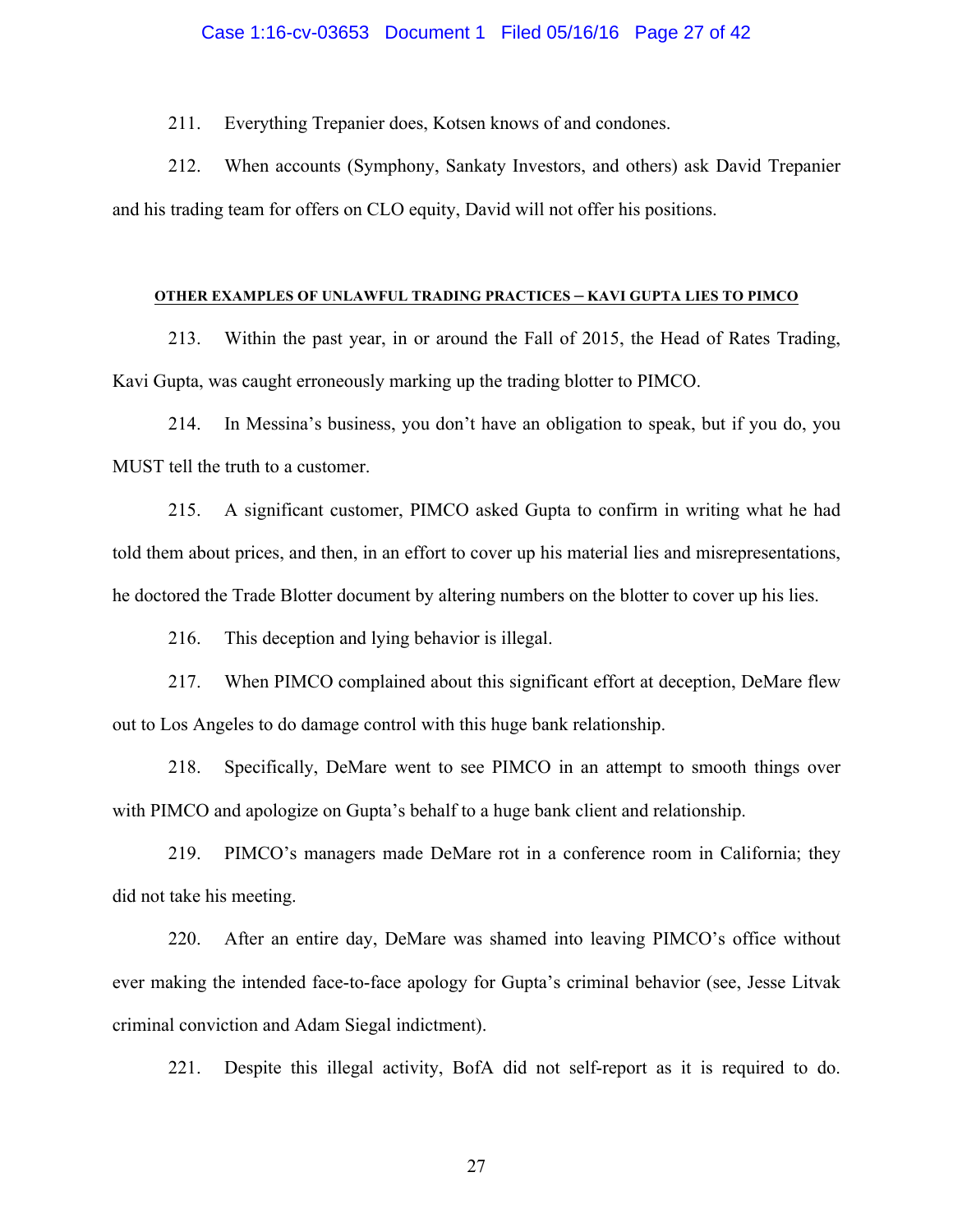### Case 1:16-cv-03653 Document 1 Filed 05/16/16 Page 28 of 42

Rather, Gupta was rewarded and paid a full \$6 million bonus in 2015, because PIMCO decided to not put the bank "in the box."

222. Another example of improper trading took place within the Mortgage Trading department.

223. A CMBS trader tried to buy a bond knowing that it was going to be called, before the announcement of the call – he tried to buy the bond from Angelo Gordon ("*AG*"), a big asset manager and important BofA customer.

224. Andy Solomon, the Portfolio Manager at AG, called the trustee; the trustee told them that BofA knew about the call.

225. AG would not trade with BofA for a long time after this (referred to as being "put in the box") – another situation that Jim DeMare had to try to smooth over.

226. Other bank employees were hurt by this taint.

227. In yet another example occurred in or around late 2015, Trepanier sold a large portfolio of TruPS CDOs to Kerry Findlay at Third Point, a hedge fund.

228. Kerry Findlay has expertise in the mortgage asset class, not the TruPS asset class.

229. Trepanier spoke with her about the positions over a period of time and got her to buy the portfolio. He was very open on the desk that he "stuffed her" with the portfolio. In other words, Trepanier was boastful that he over-charged Findlay.

230. Messina had lunch with Kerry Findlay after this event to catch up and talk about the market.

231. After having this lunch, Trepanier found out about it, and called her BofA salesperson, Rashaan Reed, who was also at the lunch, endeavoring and inquiring, what happened at the lunch, *i.e.*, what did Megan say, what did they talk about?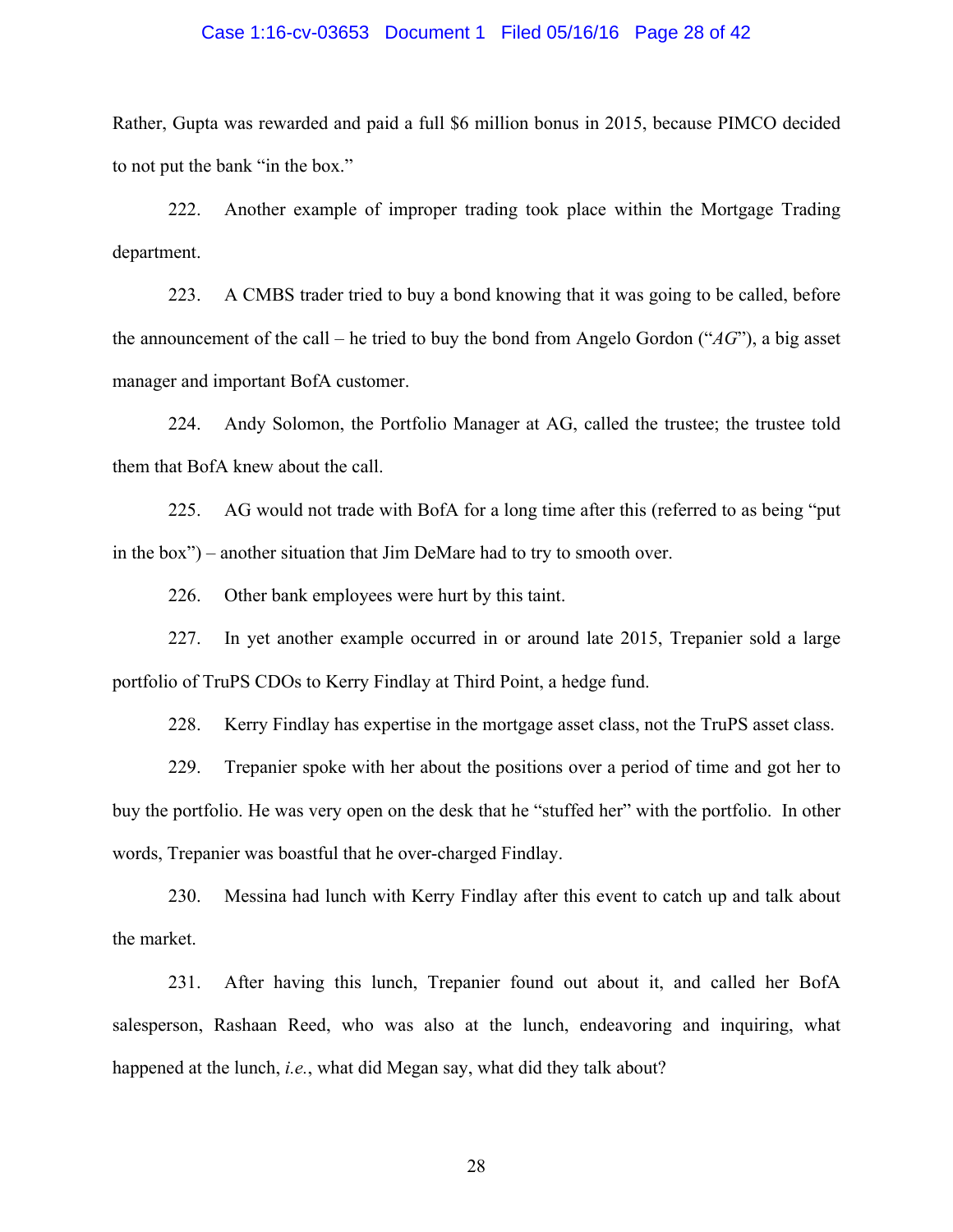### Case 1:16-cv-03653 Document 1 Filed 05/16/16 Page 29 of 42

232. Rashaan said, "**What are you talking about?!"** and he then said, **"Any meetings, calls that we have with Kerry, I want to be involved."** Trepanier was deathly afraid she was going to get wind of his used car salesman scammery.

233. Kotsen is in daily dialogue with Trepanier about trading decisions and knew of this rip off.

234. Despite its foreknowledge and obligation to do so, BofA violated Securities Laws by failing to self-report these incidents to Self Regulatory Organizations such as the SEC and FINRA.

## **MESSINA IS RETALIATED AGAINST FOR HER GOOD FAITH COMPLAINTS OF UNLAWFUL ACTIVITIES**

235. Recently, Messina expressed her dismay over Trepanier's unlawful, unethical, and improper practices and activities, exposing the firm to regulatory and legal liability.

236. As detailed earlier herein, Messina lodged complaints during her multiple conversations with DeMare and Mehta of HR.

237. In doing so, Messina is a "whistleblower" as that term is defined in Dodd-Frank and is thus subject to the whistleblower protections of Dodd-Frank.

238. Messina's conversations with Trepanier and her eyewitness accounts of his actions were reported by Messina to Jim DeMare as part of her overall complaint about the business.

239. When Messina recounted several instances to DeMare in which Trepanier recklessly and obnoxiously flouted law, policies, and regulations; and his incredulous response was limited to, **"Really?"**

240. DeMare did not inquire further. It then occurred to Messina that DeMare's compensation is directly correlated to the profit generated by Trepanier's illegal trading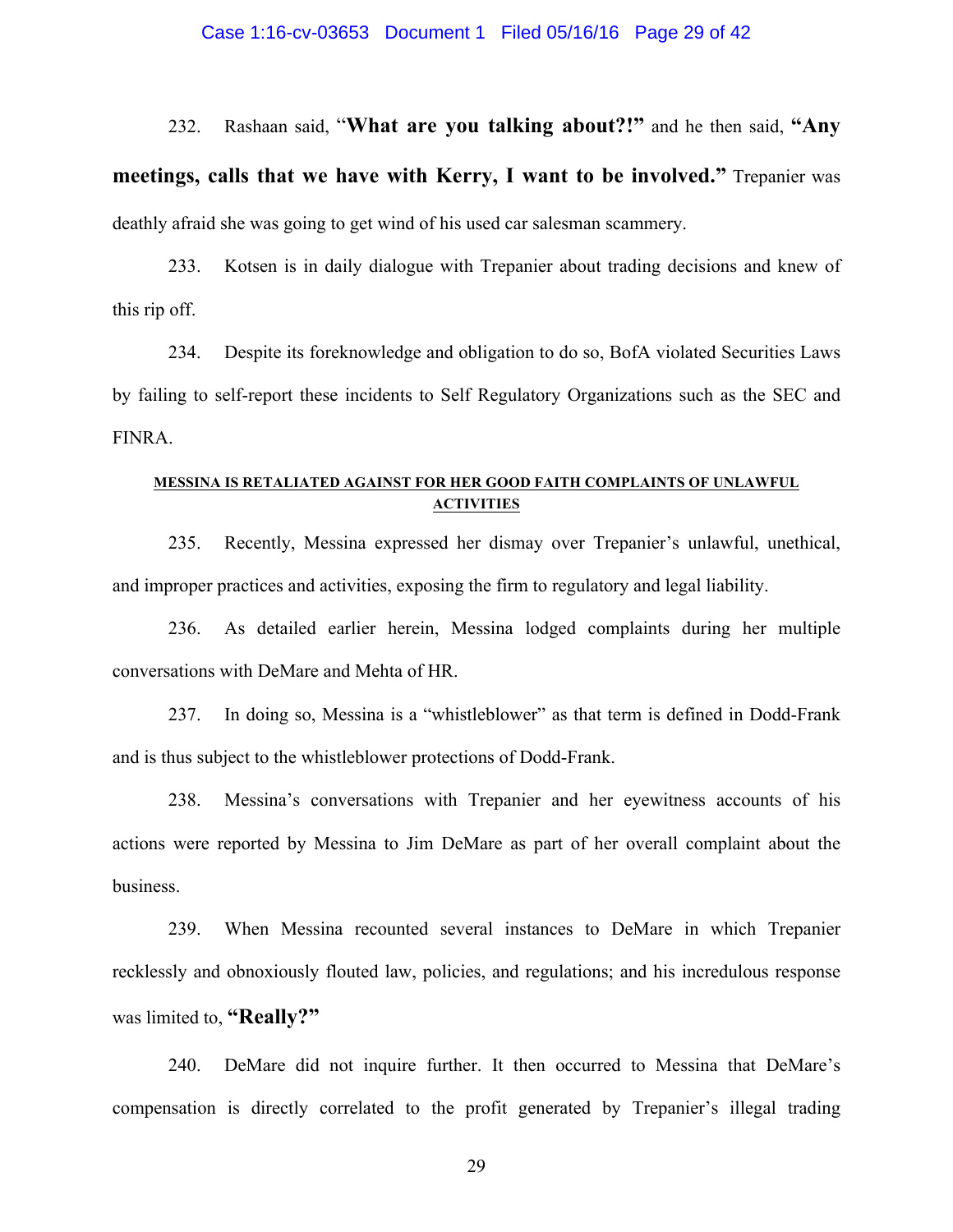### Case 1:16-cv-03653 Document 1 Filed 05/16/16 Page 30 of 42

activities.

241. Rather than intervene and counsel Kotsen or Trepanier concerning their respective unlawful behavior towards Messina and as described herein, BofA found it easier to retaliate against Messina and force her out of BofA.

242. Shockingly, after four unsuccessful meetings with DeMare recounting incidences of discriminatory behavior and unlawful trading practices, he suggested that Messina sever her employment with the bank, even though the bank had previously never taken issue with Messina's performance of her skills, duties and responsibilities, or the conditions under which she executes them.

243. Messina rejected the concept of leaving her gainful employment, especially since she is supposed to be protected from being retaliated against and punished for making legitimate, lawful complaints.

244. In an effort to pressure (and induce) Messina to leave BofA quickly and quietly, a written severance agreement was hastily prepared and it proposed that for a ludicrous and insulting payment of merely \$123,000 plus continued vesting of her previously earned, awarded and unpaid unvested equity and deferred compensation awards, Messina would give up her claims and gainful employment and career.

245. After receiving no substantive response to her requests for management to intervene and make Messina whole for her grotesque pay downs, Messina sought counsel and retained the employment lawyer, Jonathan Sack, of Sack & Sack, LLP.

246. On April 28, 2016, Messina's attorney wrote to in-house lawyers at BofA, Molly Tatman and Amy Litman.

247. In that note, Messina's attorney expressed his belief that Messina was being paid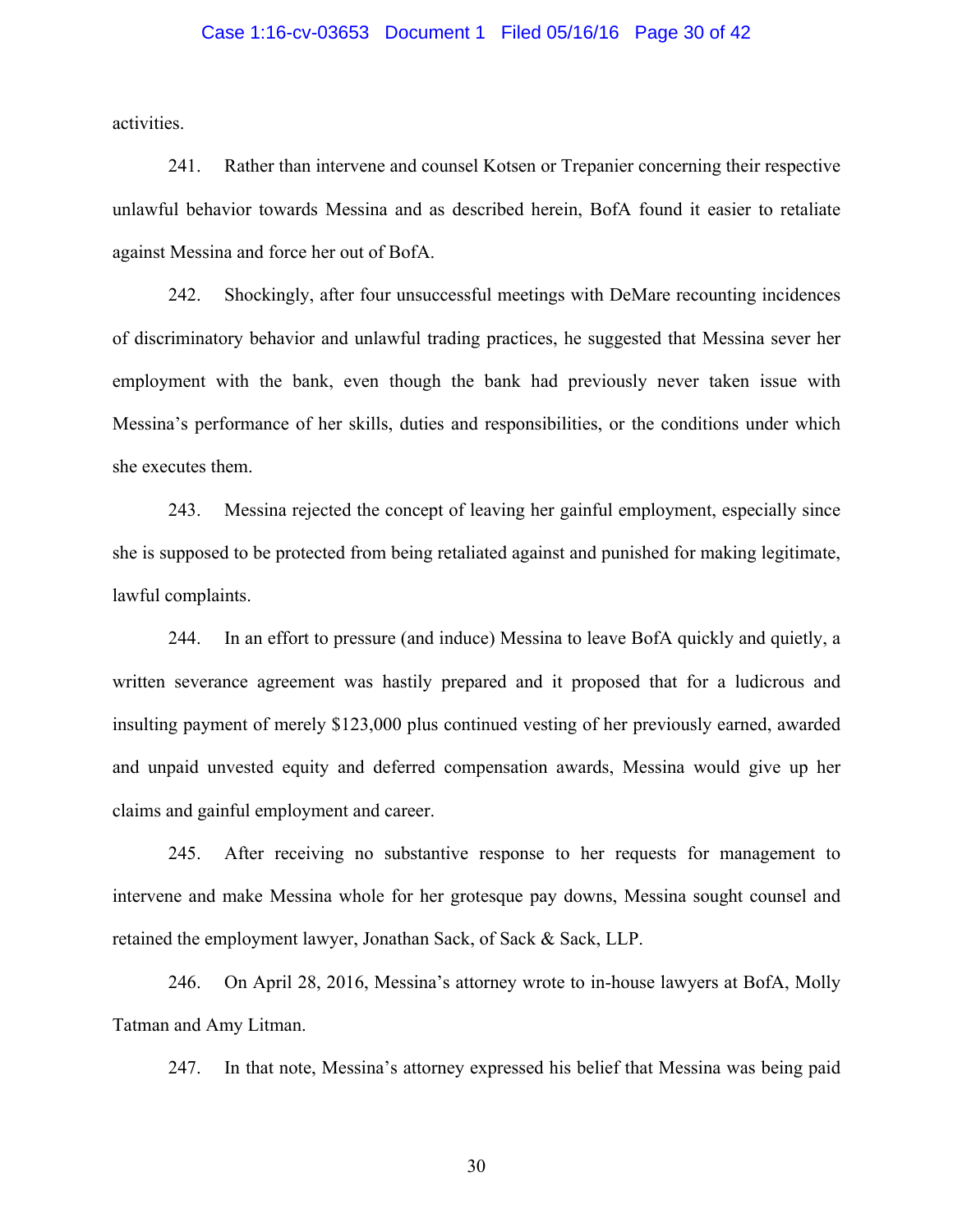### Case 1:16-cv-03653 Document 1 Filed 05/16/16 Page 31 of 42

less than her male peers because of Kotsen's animus and discriminatory bias against women and Messina in particular or, alternatively, Messina was being paid down and being treated less than her male peers in respect of responsibility and visibility and opportunities for career advancement because Messina was not a member of Kotsen's "bros club".

248. It was also communicated to BofA that Messina was being retaliated against for her vocal opposition to Trepanier's illegal trading activities and that Messina refused to, and did not, engage in unethical and perhaps illegal trading activities.

249. Subsequently, after engaging a back and forth with Messina's attorney on Friday, April 29, 2016, Messina's attorney was advised that Messina should not return to work on Monday, May 2, 2016, while BofA purportedly investigates Messina's allegations under the guise that she was stressed out and needed time off.

250. To no avail, Messina's attorney protested this unwarranted and unilaterally imposed forced "leave," pointing out that Messina's absence from work without explanation would undoubtedly damage her career and reputation as, inevitably, the rumor mill would surmise that Messina must be guilty of doing something wrong in order to warrant her sudden unexplained disappearance from the desk that she Co-Heads.

251. In essence, BofA is punishing the victim by excluding her from work in a real and visible way.

252. Since being suspended from work, as Messina's counsel predicted, the rumor mill swirls; Messina receives several text messages daily from co-workers and external business partners asking, *"Are you ok? When are you coming back to work?"*

253. Despite her counsel's protests, Messina received an email from Alexandra Taylor of BofA's HR Department informing Messina that her security access had been disabled and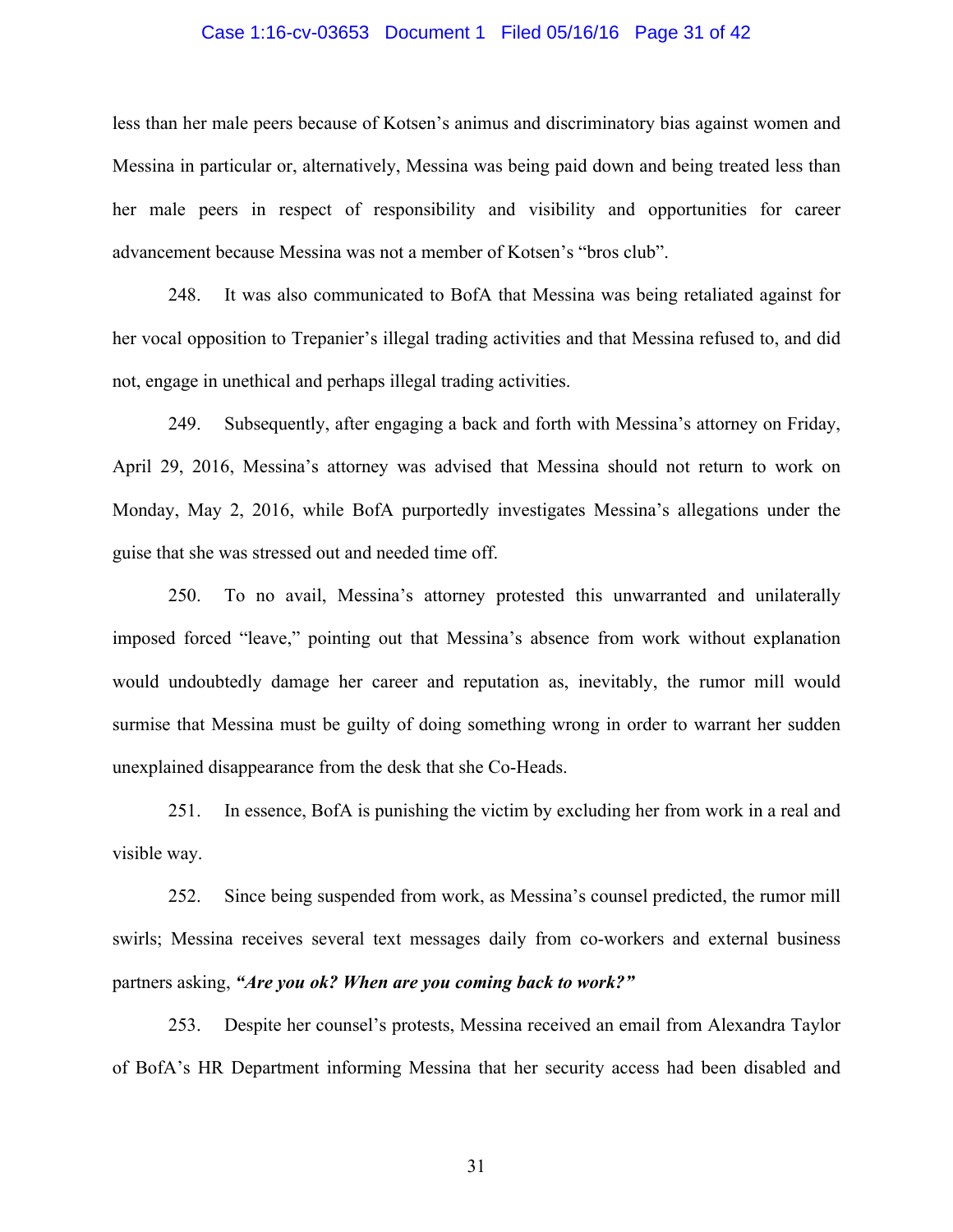### Case 1:16-cv-03653 Document 1 Filed 05/16/16 Page 32 of 42

therefore Messina should not even bother attempting to return to work.

254. Messina has been out of work for over two weeks without reason, excuse, basis or justification and without access to her valued client relationships, coworkers, and timely market information and data, which can only be accessed from her work computer.

255. Messina is ready, willing and able to perform her job duties, functions, and responsibilities.

256. Messina has repeatedly requested the ability to return to work, and BofA has refused without explanation, all because Messina made good-faith complaints of discriminatory pay practices and illegal trading behaviors.

257. Messina is being treated as if she is a criminal and has done something wrong, while Trepanier continues to engage in his off-market crookery under the watchful and approving eye of Kotsen and DeMare.

258. Messina was requested to participate in an interview with BofA's in-house regulatory lawyer, Chris Chatfield; and BofA retained Regulatory counsel, Noreen Anne Kelly of McGuire Woods.

259. Messina cooperated fully with the investigation by appearing for a 2.5 hour interview at Mr. Chatfield's office at 50 Rockefeller Center.

260. The interview took place on Monday, May 9, 2016 at 10AM.

261. At this interview, Messina was asked to provide details of her knowledge of her written complaints of wrongdoing.

262. Though Messina remained ready, willing and able to return to her gainful employment, to be an active and productive member of BofA management team, and to do her job to the best of her ability, BofA made zero effort to return Messina to active status.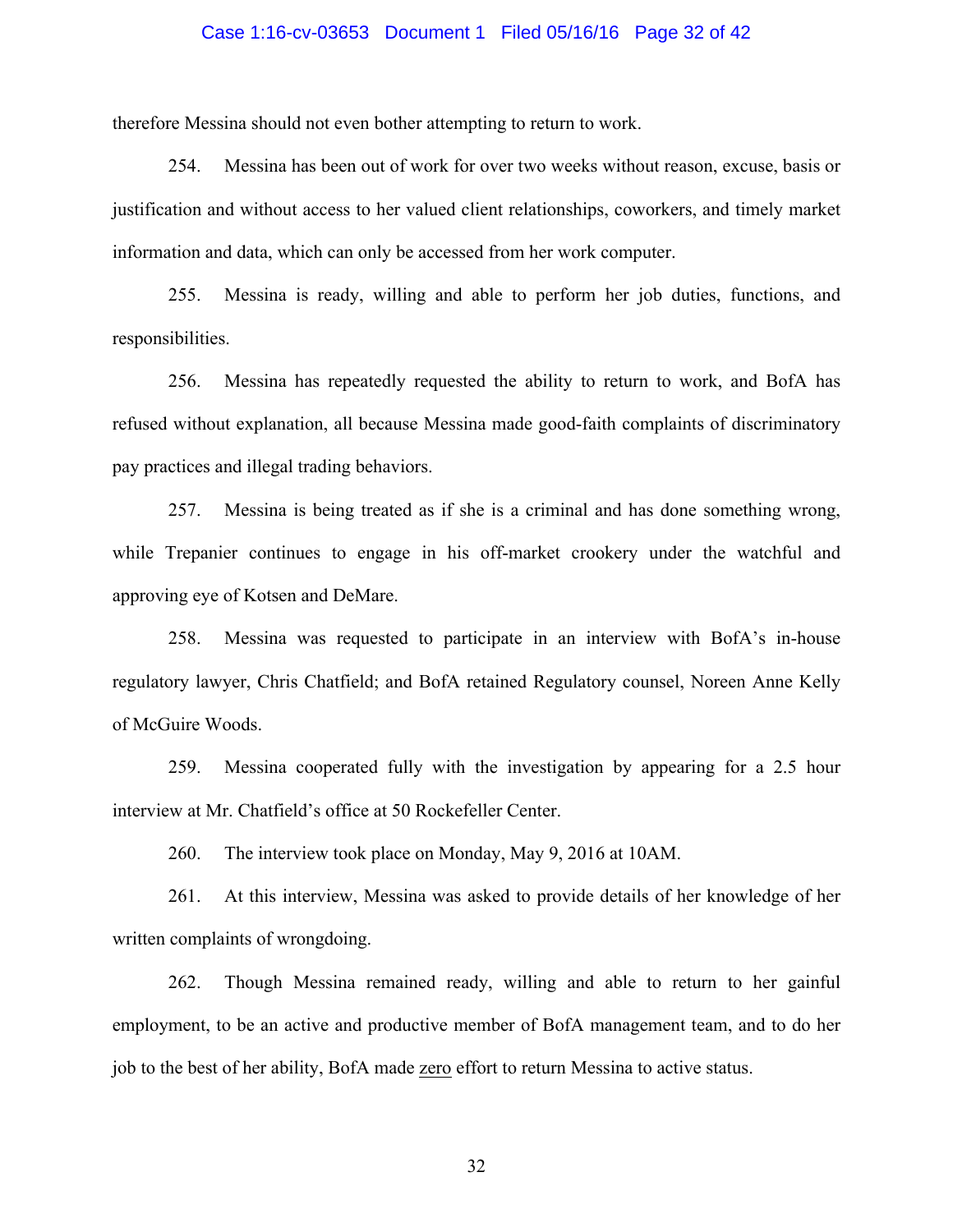### Case 1:16-cv-03653 Document 1 Filed 05/16/16 Page 33 of 42

263. Messina has been prevented from engaging in work-related activities without any legitimate business justification, and this shutout has caused Messina a great deal of anxiety and stress because Messina is unsure whether she is being deemed constructively discharged or whether Messina will be terminated in retaliation for her lawfully protected activities.

264. Having received no movement by BofA and no explanation as to why she has been improperly suspended, Messina filed a Charge of Discrimination with the EEOC and a whistleblower complaint with OSHA.

265. Both complaints were filed on May 12, 2016.

266. On the afternoon of May 12, 2016, Mr. Sack informed BofA's counsel, Joseph Baumgarten of the law firm Proskauer, LLP:

**"Joe :**

**Having not heard from you, we filed.**

### **I advised Megan to report to work tomorrow."**

267. In response to learning that Messina filed respective complaints with the EEOC and OSHA, Mr. Baumgarten responded:

> **"I actually left you a telephone message earlier. Thanks for letting me know you filed, though. I would appreciate a courtesy copy. Ms. Messina should not return to work until further notice. Thanks."**

268. As a consequence of the aforementioned, Messina alleges that she has been dramatically underpaid less than her male peers, which difference averages \$2.75 million per year.

269. The sum total equates to \$8,250,000 in back pay due Messina. Messina has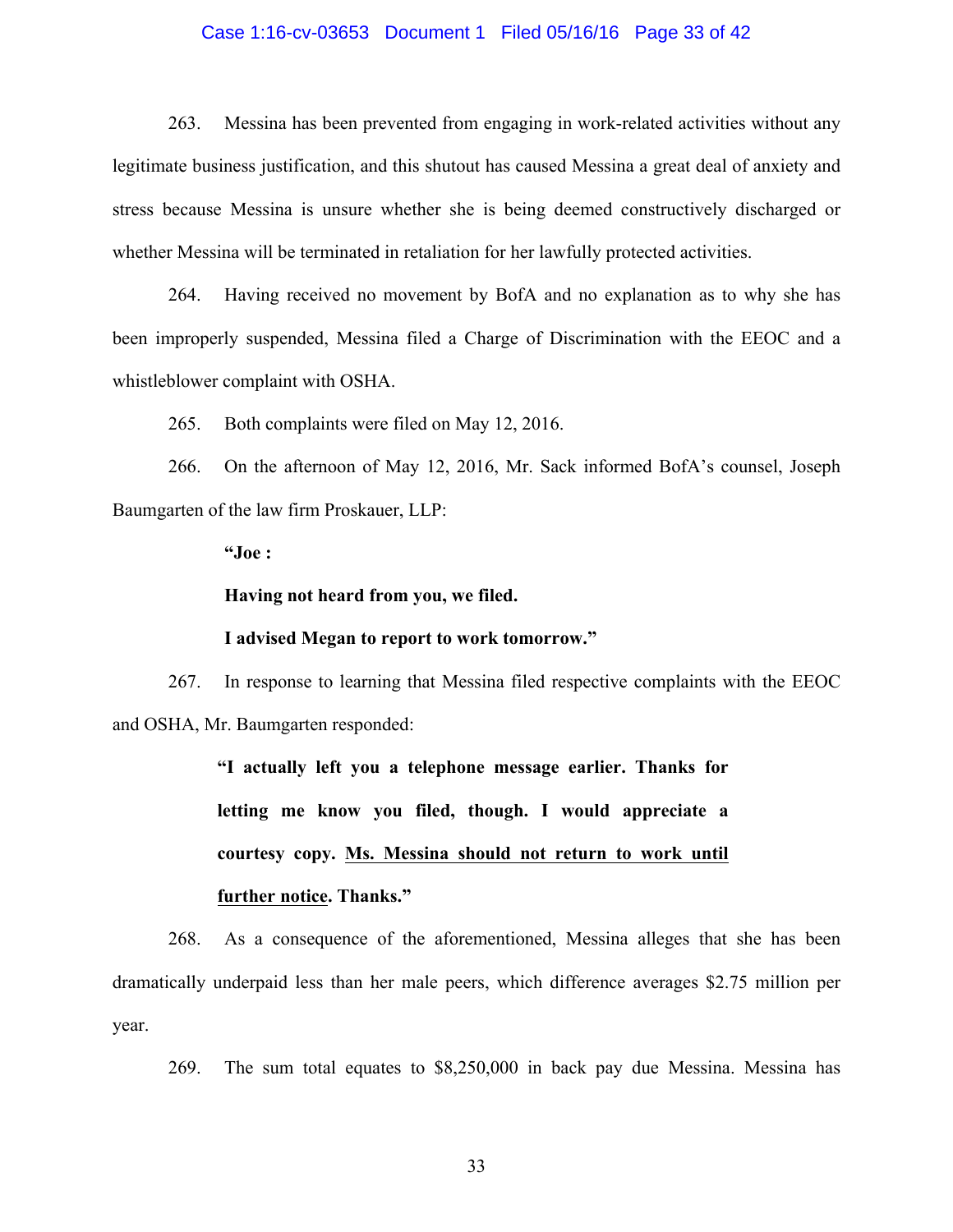### Case 1:16-cv-03653 Document 1 Filed 05/16/16 Page 34 of 42

suffered unlawful discrimination and retaliation at the hands of the Defendants.

270. As a consequence of Defendants' unlawful actions, Messina has suffered damages as described herein.

271. On Sunday, May 15, 2015, Messina was informed that in exchange of an enhanced severance package of \$500,000 she can leave the bank without recourse to the wrongs perpetrated upon her.

272. Messina brings this action to seek redress of the BofA's violations of law which has caused her to suffer damages.

273. As a remedy, Messina seeks reinstatement to her position, along with back pay and a make-whole payment for 2016 equal to the targets and bonuses provided to many of her male peers in the amount of \$6,000,000 and any other compensatory or statutory remedies and/or relief available to Messina.

### **CLAIMS AND DAMAGES**

Based upon the above allegations, Plaintiff maintains the following legal claims against Defendant:

#### **COUNT ONE**

# **(VIOLATION OF WHISTLEBLOWER PROTECTION UNDER SARBANES-OXLEY, 15 U.S.C. § 1514A)**

274. Plaintiff repeats, realleges, and incorporates by reference each and every allegation previously made herein as if the same were more fully set forth at length herein.

275. BofA is a company within the meaning of 18 U.S.C. § 1514A.

276. Messina was an "employee" of BofA protected by SOX.

277. Messina engaged in activity that was protected by Sarbanes Oxley, as more fully detailed herein, which included, but was not limited to, informing her BofA supervisors, concerning conduct that she reasonably believed violated various provisions of federal law.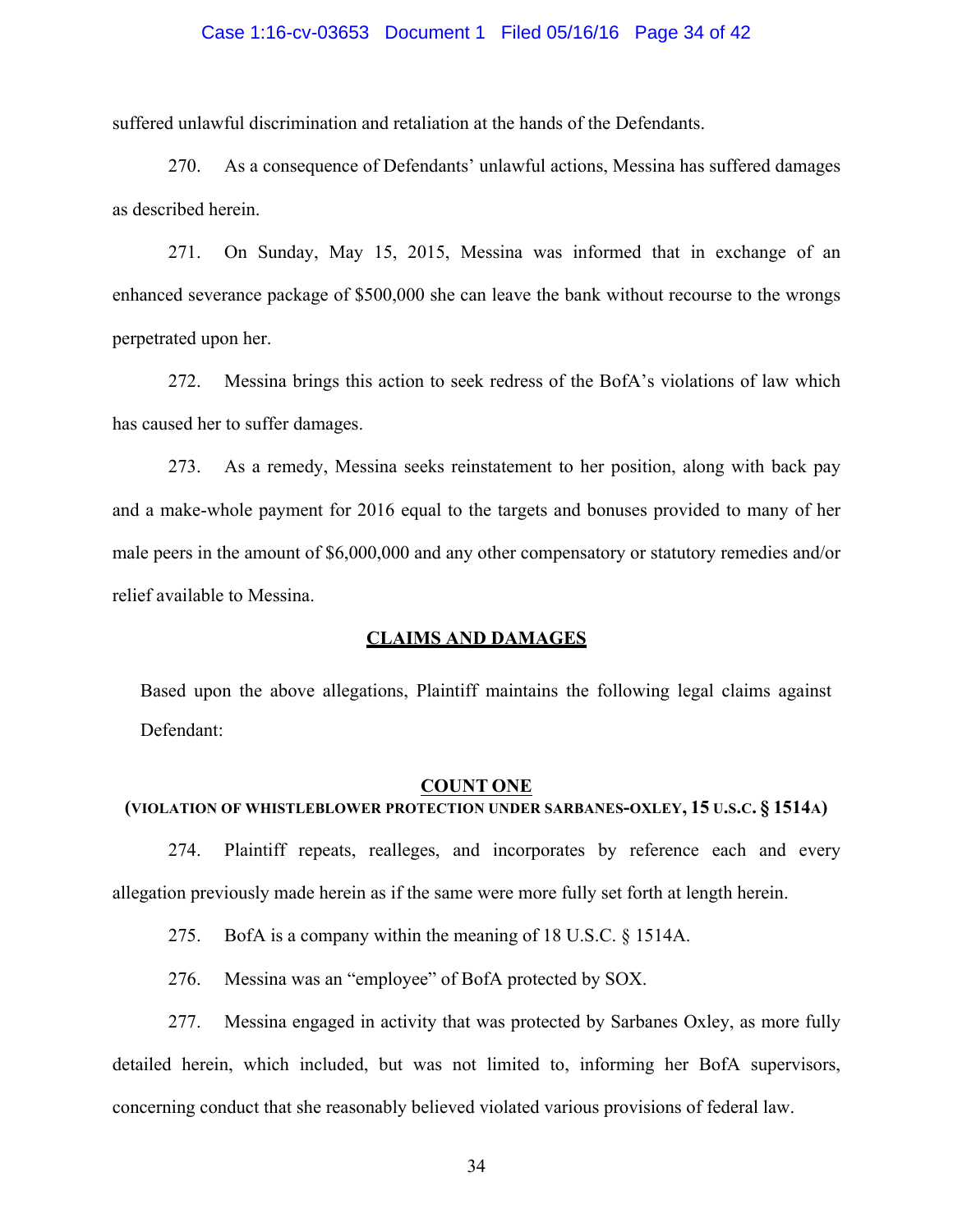### Case 1:16-cv-03653 Document 1 Filed 05/16/16 Page 35 of 42

278. Messina reported her concerns to persons with supervisory authority over her, and to other such persons working for or on behalf of her employer and federal law enforcement officials.

279. Messina's employment was terminated in close proximity to the time of her protected "whistleblowing" actions.

280. Messina's protected activity was a contributing factor in BofA's adverse employment action against her, which constituted discrimination against Messina in violation of Sarbanes-Oxley, 18 U.S.C. § 1514A.

281. As a result of BofA's conduct, Messina has suffered, and will continue to suffer substantial damages, including but not limited to lost wages and benefits in the form of back pay, reinstatement or front pay in lieu of reinstatement, interest, attorneys' fees, interest and costs, and special damages, all in amounts to be determined at trial.

# **COUNT TWO (VIOLATION OF WHISTLEBLOWER PROTECTION UNDER DODD-FRANK)**

282. Plaintiff repeats, realleges, and incorporates by reference each and every allegation previously made herein as if the same were more fully set forth at length herein.

283. Messina engaged in protected activity as a whistleblower within the meaning of Dodd-Frank because she engaged in conduct protected by Dodd-Frank.

284. Messina made these protected disclosures to BofA management and her BofA supervisors.

285. Messina's disclosure of BofA's unlawful conduct related to her reasonable belief that BofA was engaging, participating, and condoning violations of securities laws.

286. Messina possessed a reasonable belief that violations of these laws, rules and regulations were occurring, and in fact did occur, when she discovered and disclosed those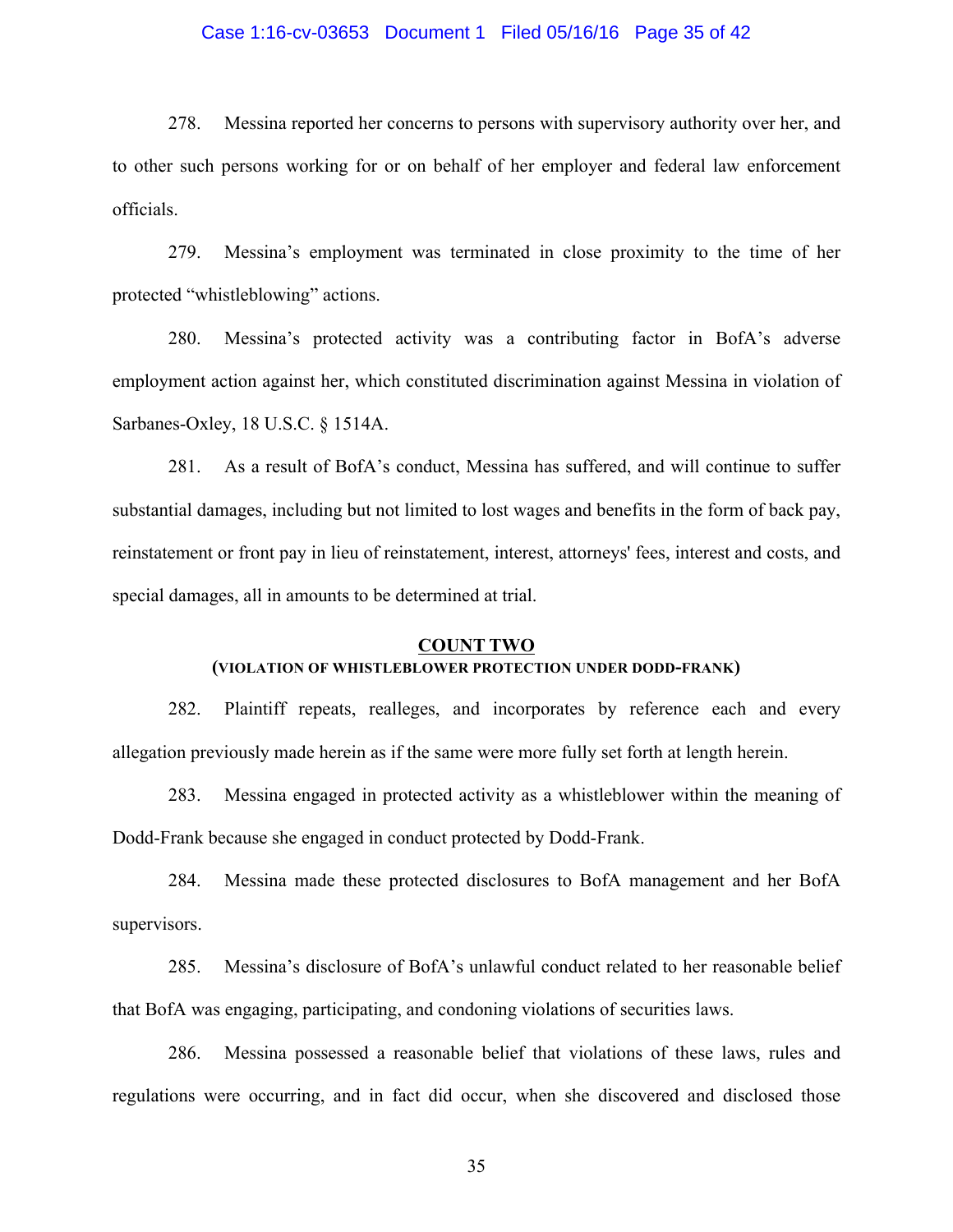### Case 1:16-cv-03653 Document 1 Filed 05/16/16 Page 36 of 42

violations.

287. BofA violated Dodd-Frank because it either directly or indirectly discharged, demoted, suspended, threatened, harassed, or any other manner discriminated against Messina in the terms and conditions of her employment because of her whistleblower activities.

288. As a result of BofA's conduct, Messina has suffered substantial damages and is entitled to relief in the form of two times the amount of back pay otherwise owed, reinstatement or front pay in lieu or reinstatement, plus attorneys' fees, interest and costs and any other statutory relief available to her.

#### **COUNT THREE**

### **(DISCRIMINATION ON THE BASIS OF GENDER UNDER NYSHRL)**

289. Plaintiff repeats, realleges, and incorporates by reference each and every allegation previously made herein as if the same were more fully set forth at length herein.

290. Defendant's discriminatory behavior and then retaliatory termination of Plaintiff's employment were made as a direct result of Plaintiff's gender, female, and show an animus of gender bias.

291. Defendant's animus towards Plaintiff's gender, female, is revealed in instances where similarly situated male employees were treated differently than Plaintiff in respect to of her terms, conditions, and privileges of employment.

292. As a result of Defendant's actions, Plaintiff is unable to return to comparable employment.

293. The aforementioned acts of Defendant constitute unlawful discrimination against Plaintiff in the terms, conditions and privileges of her employment because of her gender and in retaliation against her in violation of the provisions of the NYSHRL.

294. As a proximate result of Defendant's aforementioned sex discrimination against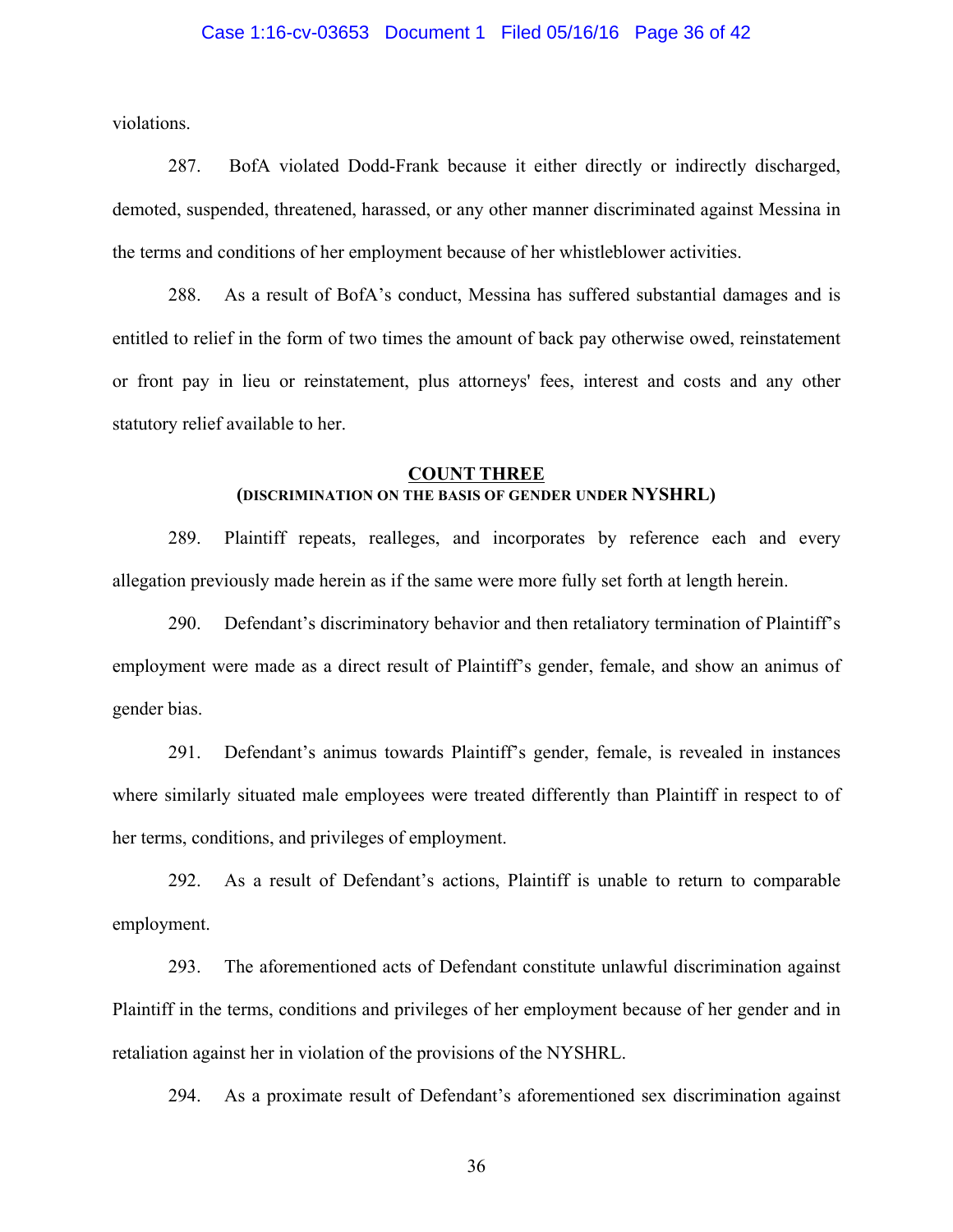### Case 1:16-cv-03653 Document 1 Filed 05/16/16 Page 37 of 42

Plaintiff, Plaintiff has and will continue to suffer substantial losses, including the loss of past and future earnings, and other employment benefits.

295. As a further proximate result of Defendant's actions, Plaintiff has and will continue to suffer irreparable and significant damage to her personal and professional good name and reputation.

296. As a further proximate result of Defendant's actions taken because of Plaintiff's sex, Plaintiff has and will continue to suffer severe and lasting embarrassment, humiliation and anguish and other incidental and consequential damages and expenses.

297. As a result of the foregoing, Plaintiff is entitled to recover from Defendant, jointly and severally, an amount equal to the value of all compensation to be earned by Plaintiff had her employment not been interfered with, including all to be earned salary and bonuses, benefit payments, profit sharing, costs, attorney's fees and prejudgment interest at no less than 9%.

298. As a result of the foregoing acts, Plaintiff is entitled to recover an amount in compensatory damages to be determined at trial from Defendant, jointly and severally, in addition to all other amounts sought herein.

299. In committing the acts alleged herein, Defendant acted in an outrageous and malicious manner with intent, oppression, gross negligence, malice, wanton disregard and indifference for Plaintiff's protected civil rights, as part of a continuing pattern of conduct, and Plaintiff is entitled to punitive damages to adequately punish Defendant, jointly and severally, and to deter Defendant from continuing and repeating such conduct in the future.

### **COUNT FOUR**

## **(DISCRIMINATION ON THE BASIS OF GENDER UNDER NYCHRL)**

300. Plaintiff repeats, realleges, and incorporates by reference each and every allegation previously made herein as if the same were more fully set forth at length herein.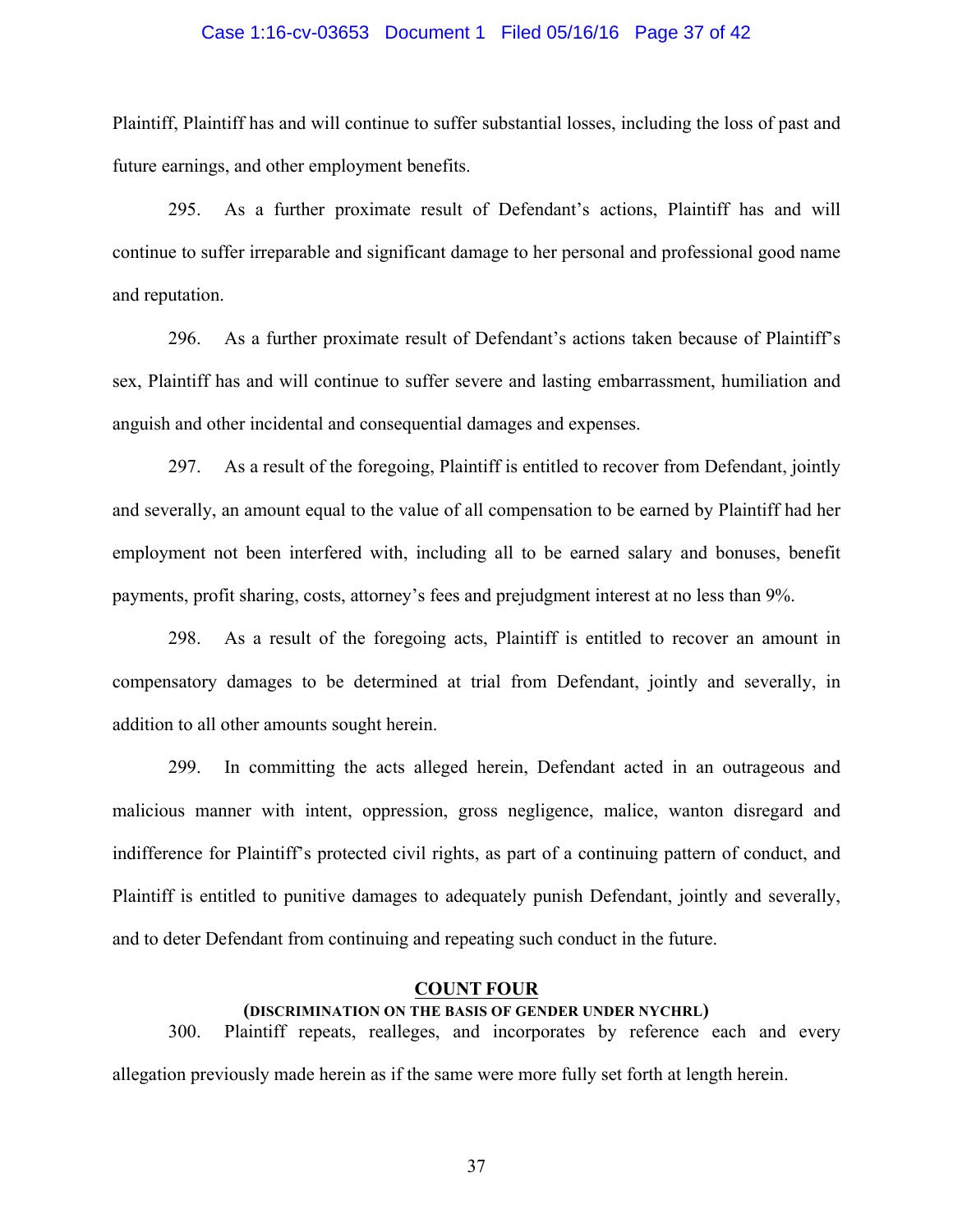### Case 1:16-cv-03653 Document 1 Filed 05/16/16 Page 38 of 42

301. Defendant's discriminatory behavior and then retaliatory termination of Plaintiff's employment were made as a direct result of Plaintiff's gender, female, and show an animus of gender bias.

302. Defendant's animus towards Plaintiff's gender, female, is revealed in instances where similarly situated male employees were treated differently than Plaintiff in respect to of their terms, conditions, and privileges of employment.

303. As a result of Defendant's actions, Plaintiff is unable to return to comparable employment.

304. The aforementioned acts of Defendant constitute unlawful discrimination against Plaintiff in the terms, conditions and privileges of her employment because of her gender and in retaliation against her in violation of the provisions of the NYCHRL.

305. As a proximate result of Defendant's aforementioned sex discrimination against Plaintiff, Plaintiff has and will continue to suffer substantial losses, including the loss of past and future earnings, and other employment benefits.

306. As a further proximate result of Defendant's actions, Plaintiff has and will continue to suffer irreparable and significant damage to her personal and professional good name and reputation.

307. As a further proximate result of Defendant's actions taken because of Plaintiff's sex, Plaintiff has and will continue to suffer severe and lasting embarrassment, humiliation and anguish and other incidental and consequential damages and expenses.

308. As a result of the foregoing, Plaintiff is entitled to recover from Defendant an amount equal to the value of all compensation to be earned by Plaintiff had her employment not been interfered with, including all to be earned salary and bonuses, benefit payments, profit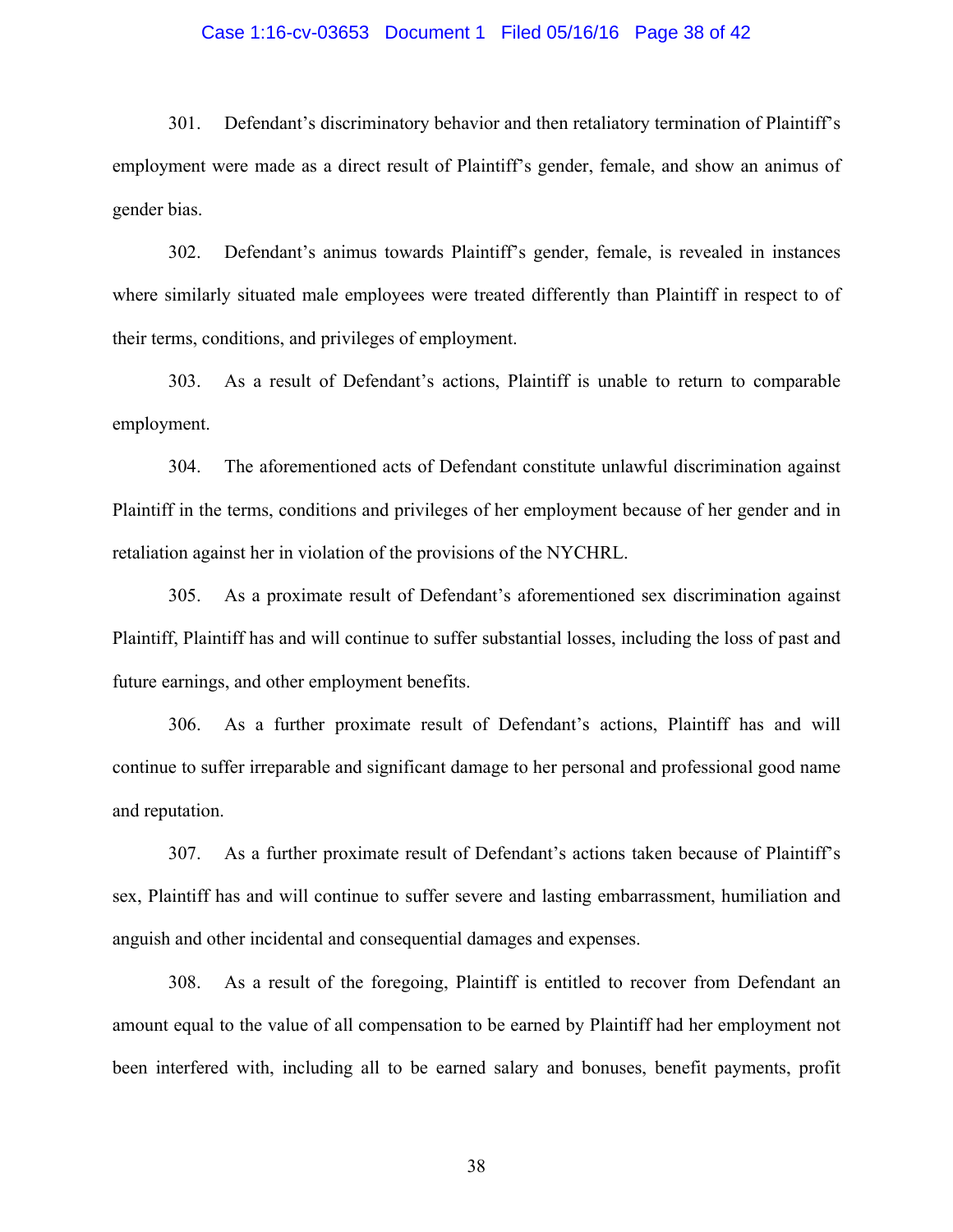### Case 1:16-cv-03653 Document 1 Filed 05/16/16 Page 39 of 42

sharing, costs, attorney's fees and prejudgment interest at no less than 9%.

309. As a result of the foregoing acts, Plaintiff is entitled to recover an amount in compensatory damages to be determined at trial from Defendant, jointly and severally, in addition to all other amounts sought herein.

310. In committing the acts alleged herein, Defendant acted in an outrageous and malicious manner with intent, oppression, gross negligence, malice, wanton disregard and indifference for Plaintiff's protected civil rights, as part of a continuing pattern of conduct, and Plaintiff is entitled to punitive damages to adequately punish Defendant and to deter Defendant from continuing and repeating such conduct in the future.

## **COUNT FIVE (EPA Against BofA)**

311. Plaintiff repeats, realleges, and incorporates by reference each and every allegation previously made herein as if the same were more fully set forth at length herein.

312. By the acts and practices described above, defendant BofA, in violation of the EPA, has discriminated against plaintiff by paying male employees higher wages than plaintiff was paid for equal work in a job which required equal skill, effort, and responsibility, and which was performed under similar working conditions.

313. Defendant BofA knew that its actions constituted unlawful violation of equal pay laws and/or showed reckless disregard for plaintiff's statutorily protected rights.

314. Plaintiff suffered lost wages as a result of BofA's willful and unlawful conduct.

## **COUNT SIX (Discrimination Under the Labor Law (Against BofA)**

315. Plaintiff repeats, realleges, and incorporates by reference each and every allegation previously made herein as if the same were more fully set forth at length herein.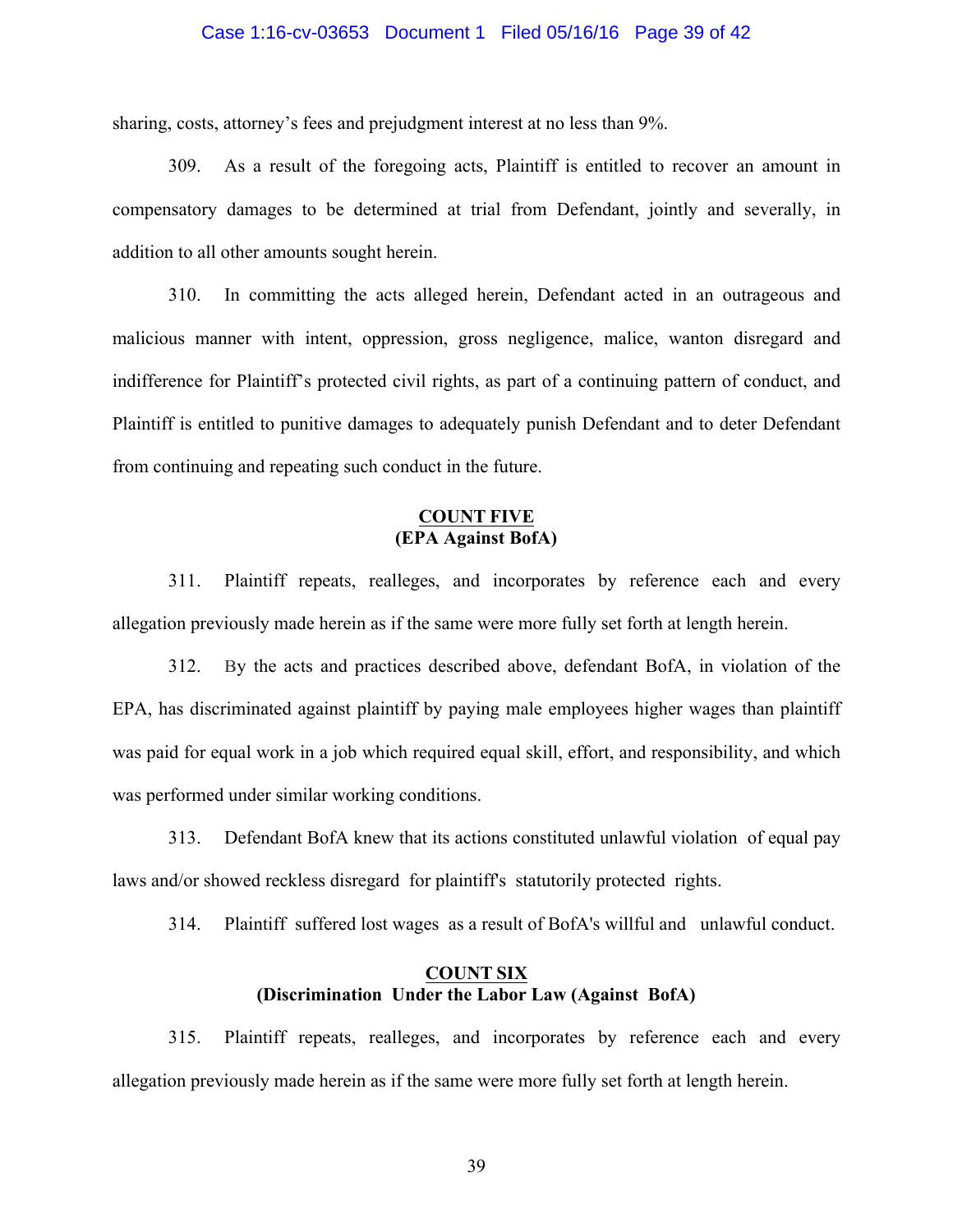### Case 1:16-cv-03653 Document 1 Filed 05/16/16 Page 40 of 42

316. By the acts and practices described above, defendant BofA has discriminated against plaintiff by paying male employees higher wages than plaintiff was paid for equal work in a job, the performance of which required equal skill, effort, and responsibility , and which was performed under similar working conditions, in violation of the New York State Labor Law.

317. Defendant BofA knew that its actions constituted unlawful violation of equal pay laws and/or showed reckless disregard for plaintiff s statutori1y protected rights.

318. Plaintiff suffered lost wages as a result of BofA's willful and unlawful

## **COUNT SEVEN (New York Labor Law § 215 - Retaliation)**

319. Plaintiff repeats, realleges, and incorporates by reference each and every allegation previously made herein as if the same were more fully set forth at length herein.

320. In retaliation for Messina 's complaints regarding BofA's unlawful employment practices, BofA took adverse employment actions against them.

321. Among other things, BofA failed to provide Messina equal pay or promotional opportunities after they complained about BofA's gender discrimination. BofA ultimately terminated Messina.

322. By reason of BofA's conduct as alleged herein, Messina is entitled to all remedies available under the New York Equal Pay Law.

### **REQUEST FOR RELIEF**

**WHEREFORE**, Plaintiff requests that this Court order the following relief in favor of Plaintiff:

I. A Declaratory Judgment declaring that the acts complained of herein violate the rights of Plaintiff as guaranteed under applicable Federal Law;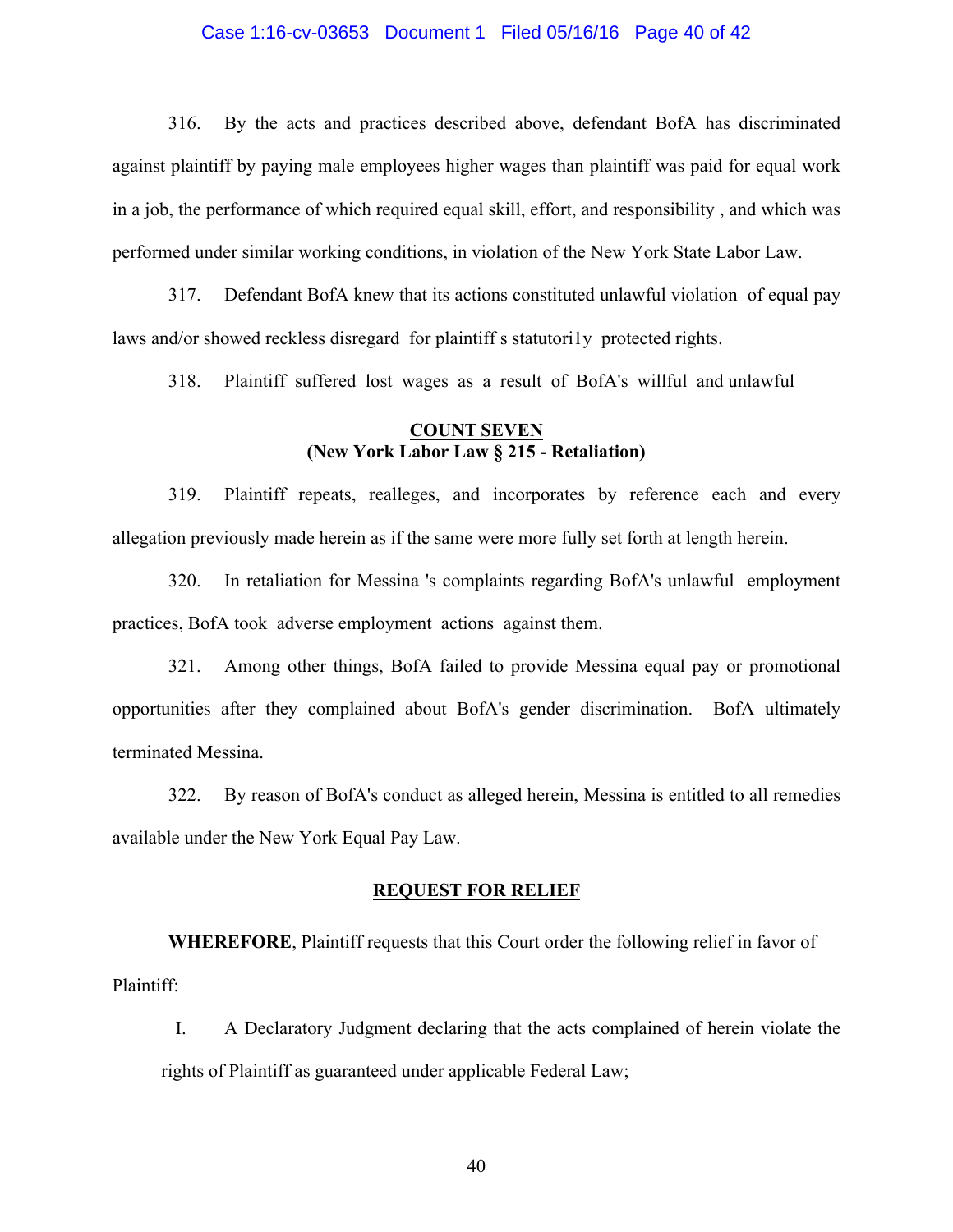### Case 1:16-cv-03653 Document 1 Filed 05/16/16 Page 41 of 42

II. A judgment granting equitable relief directing Defendant to cease and desist from exposing Plaintiff to discrimination and retaliation;

III. A judgment directing Defendant to reimburse and make Plaintiff whole for any and all earnings, including bonus payments, she would have received but for Defendant's discriminatory treatment and unlawful dismissal, including but not limited to, back pay, double back pay, contractual damages and pension benefits;

IV. A judgment awarding Plaintiff compensatory damages for mental anguish, loss of dignity, humiliation, and injury to livelihood in an amount that is fair, just, and reasonable, to be determined at trial, including reasonable attorneys' fees, as provided under applicable law.

V. A judgment awarding Plaintiff double back pay damages for Defendant's intentional retaliation of Plaintiff;

VI. A judgment awarding Plaintiff front pay;

VII. A judgment awarding Plaintiff double back pay;

VIII. A judgment awarding Plaintiff contract damages;

IX. A judgment awarding Plaintiff punitive damages;

X. An award of prejudgment interest, costs and attorney's fees; and

XI. Such other and further relief that the Court may deem just and proper.